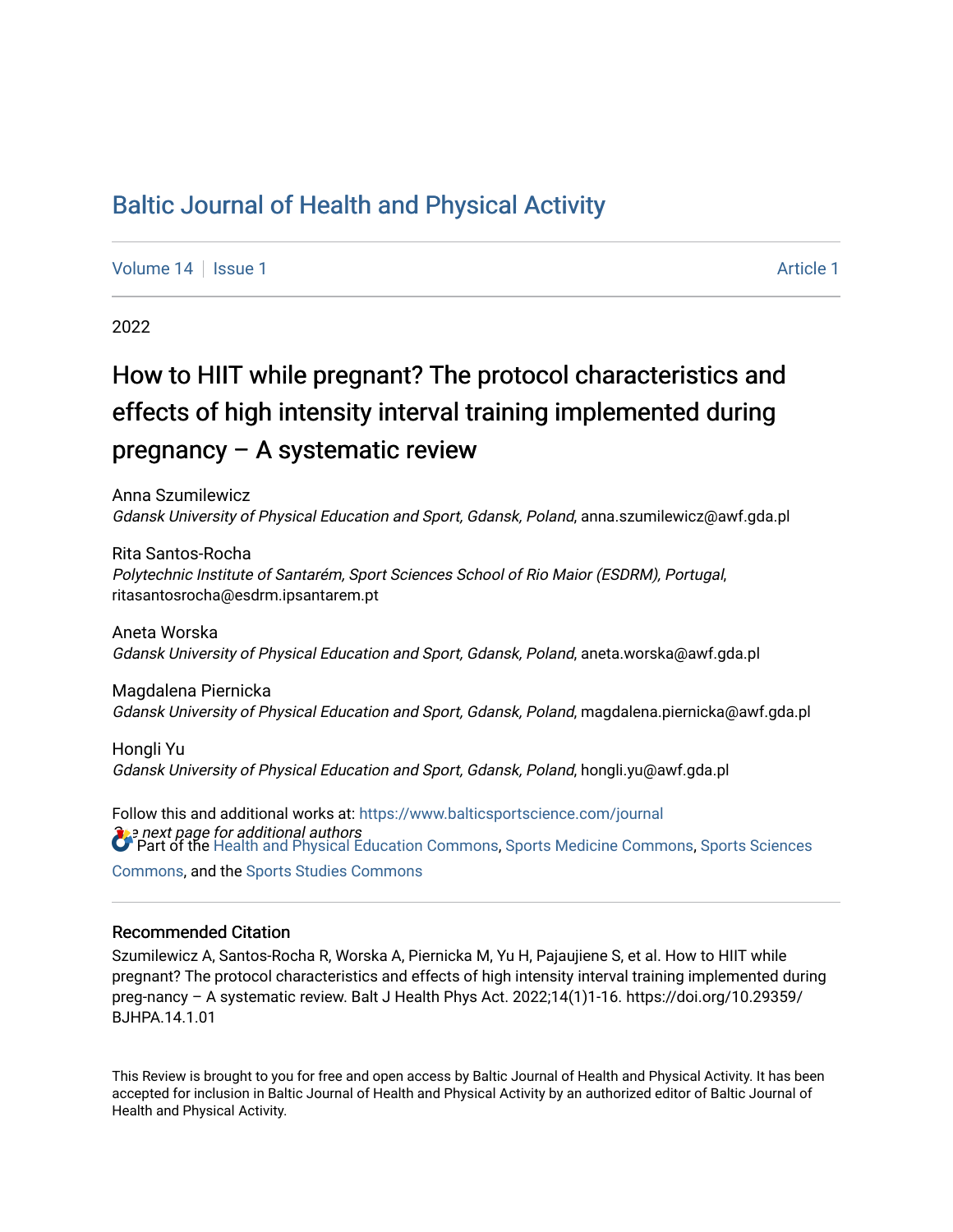## How to HIIT while pregnant? The protocol characteristics and effects of high intensity interval training implemented during pregnancy – A systematic review

## Authors

Anna Szumilewicz, Rita Santos-Rocha, Aneta Worska, Magdalena Piernicka, Hongli Yu, Simona Pajaujiene, Najmeh-Alsadat Shojaeian, and Miguel Angel Moviedo-Caro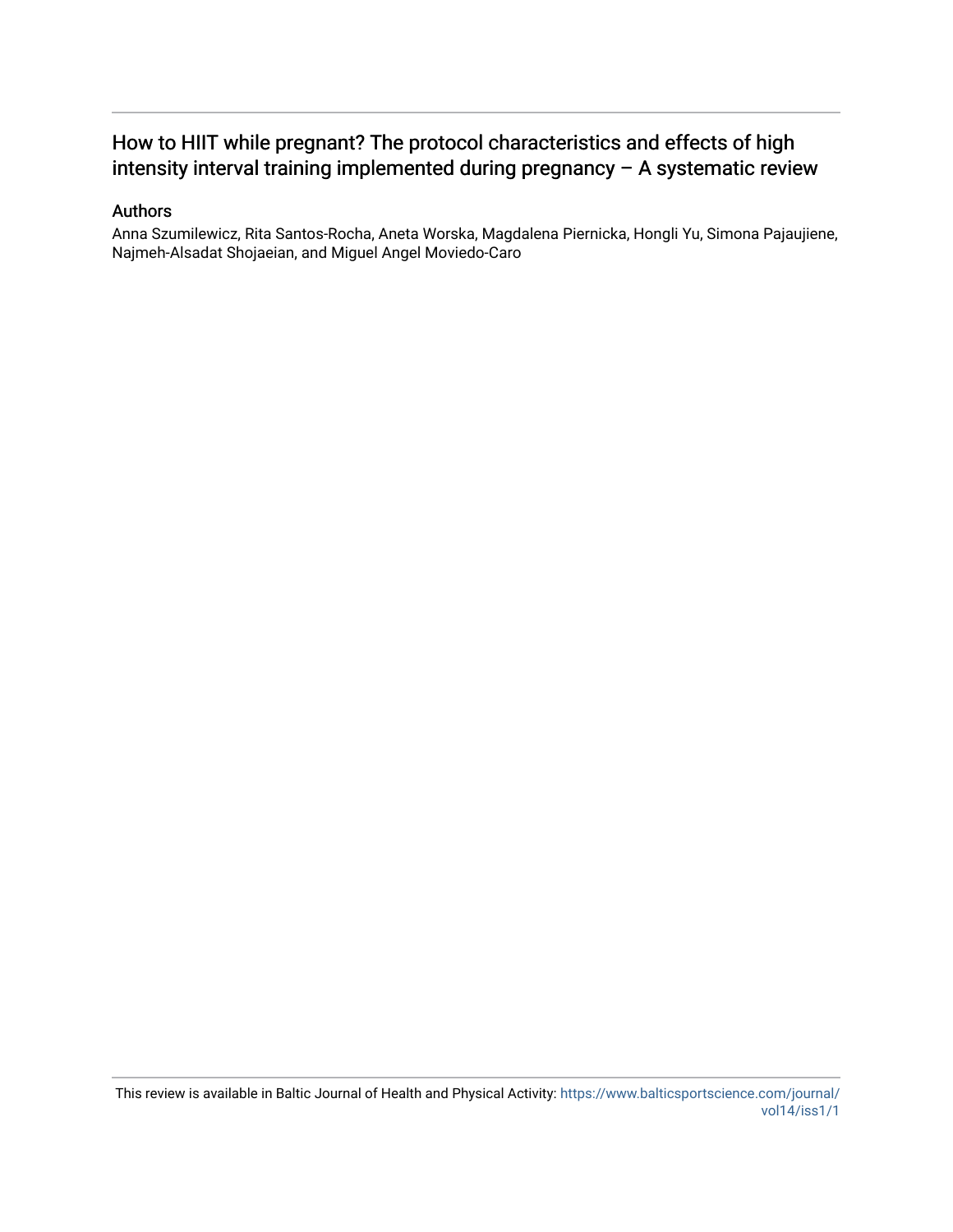

*Review article*

# **How to HIIT while pregnant? The protocol characteristics and effects of high intensity interval training implemented during pregnancy – A systematic review**

**Anna Szumilewicz1 \*, Rita Santos-Rocha2, Aneta Worska3, Magdalena Piernicka4, Hongli Yu5, Simona Pajaujiene6, Najmeh-Alsadat Shojaeian7, and Miguel Angel Oviedo Caro8** 

- <sup>1</sup> Gdansk University of Physical Education and Sport, Gdansk, Poland; ORCI[D 0000-0003-3777-5697](https://orcid.org/0000-0003-3777-5697)
- <sup>2</sup> Polytechnic Institute of Santarém, Sport Sciences School of Rio Maior (ESDRM), Portugal; ORCID [0000-](https://orcid.org/0000-0001-7188-8383) [0001-7188-8383](https://orcid.org/0000-0001-7188-8383)
- <sup>3</sup> Gdansk University of Physical Education and Sport, Gdansk, Poland; ORCI[D 0000-0003-1624-5267](https://orcid.org/0000-0003-1624-5267)
- <sup>4</sup> Gdansk University of Physical Education and Sport, Gdansk, Poland; ORCI[D 0000-0003-3780-4013](https://orcid.org/0000-0003-3780-4013)
- <sup>5</sup> Gdansk University of Physical Education and Sport, Gdansk, Poland; ORCI[D 0000-0001-8364-2081](https://orcid.org/0000-0001-8364-2081)
- 6 Lithuanian Sports University, Department of Coaching Science; Kaunas, Lithuania; ORCI[D 0000-0001-5306-4188](https://orcid.org/0000-0001-5306-4188)
- 7 Islamic Azad University, Department of Sports Sciences, Bojnourd Branch, Iran; ORCI[D 0000-0002-4089-6206](https://orcid.org/0000-0002-4089-6206)
- 8 University of Seville, Department of Physical Education and Sport, Seville, Spain; ORCI[D 0000-0003-1032-0529](https://orcid.org/0000-0003-1032-0529)
- **\*** Correspondence: Gdansk University of Physical Education and Sport, 1 Gorskiego Str., 80-331 Gdansk, Poland; e-mail: anna.szumilewicz@awf.gda.pl; phone no. +48 601 880 207

**Abstract:** There is strong scientific evidence that prenatal physical activity of moderate-to-high intensity is a prerequisite of the proper course of pregnancy, childbirth and fetus development. However, to date little data have been available on high intensity interval training (HIIT) performed during pregnancy.

Following the PRISMA guidelines, this systematic review aimed at: first, to characterize HIIT protocols used or planned to be implemented during pregnancy; second, to determine their training effects on participant's health and obstetric outcomes. We included nine original works and three clinical trials in the analysis.

The HIIT protocols substantially differed in terms of the training components (type, intensity, frequency, duration and progression) and the structure of intervals (intensity and time of workout and recovery intervals). Our most important finding is that performing HIIT during pregnancy is safe in terms of obstetric outcomes and well tolerated by pregnant participants, while providing them with the enjoyment of exercise. HIIT interventions either led to an improvement in selected maternal and fetal health parameters or had no impact. No adverse effects were observed.

Pregnant women may benefit from HIIT programs in the same way as other populations. Evidence-based recommendations on prenatal HIIT should be developed and promoted worldwide among pregnant women, exercise and health professionals.

**Keywords:** women; exercise; physical activity; prenatal care; fetal development; obstetrics.

### **1. Introduction**

Current guidelines published by credible obstetrics, gynecology and sports medicine institutions, including the World Health Organization, agree that physical activity in pregnancy is safe and desirable in the absence of obstetric and medical complications or contraindications [1–10]. Moreover, recommendations on the potential continuation of a physical activity exceeding the recommended minimum level of 150-minute moderateto-vigorous physical activity per week or of high intensity have been much more popular for around 5 years [11]. However, there is no information on prenatal high intensity interval training (HIIT) programs in the above-mentioned documents.

**Citation:** Szumilewicz A, Santos-Rocha R, Worska A, Piernicka M, Yu H, Pajaujiene S, et al. How to HIIT while pregnant? The protocol characteristics and effects of high intensity interval training implemented during pregnancy – A systematic review. Balt J Health Phys Act. 2022;14(1)Article1. https://doi.org/10.29359/ BJHPA.14.1.01

Academic Editor: Aleksandra Bojarczuk

Received: December 2021 Accepted: January 2022 Published: March 2022

**Publisher's Note:** BJHPA stays neutral with regard to jurisdictional claims in published maps and institutional affiliations.



**Copyright:** © 2022 by Gdansk University of Physical Education and Sport.

Submitted for possible open access publication under the terms and conditions of the Creative Commons Attribution (CC-BY-NC-ND) license (https://creativecommons.org/licenses/ by/4.0/).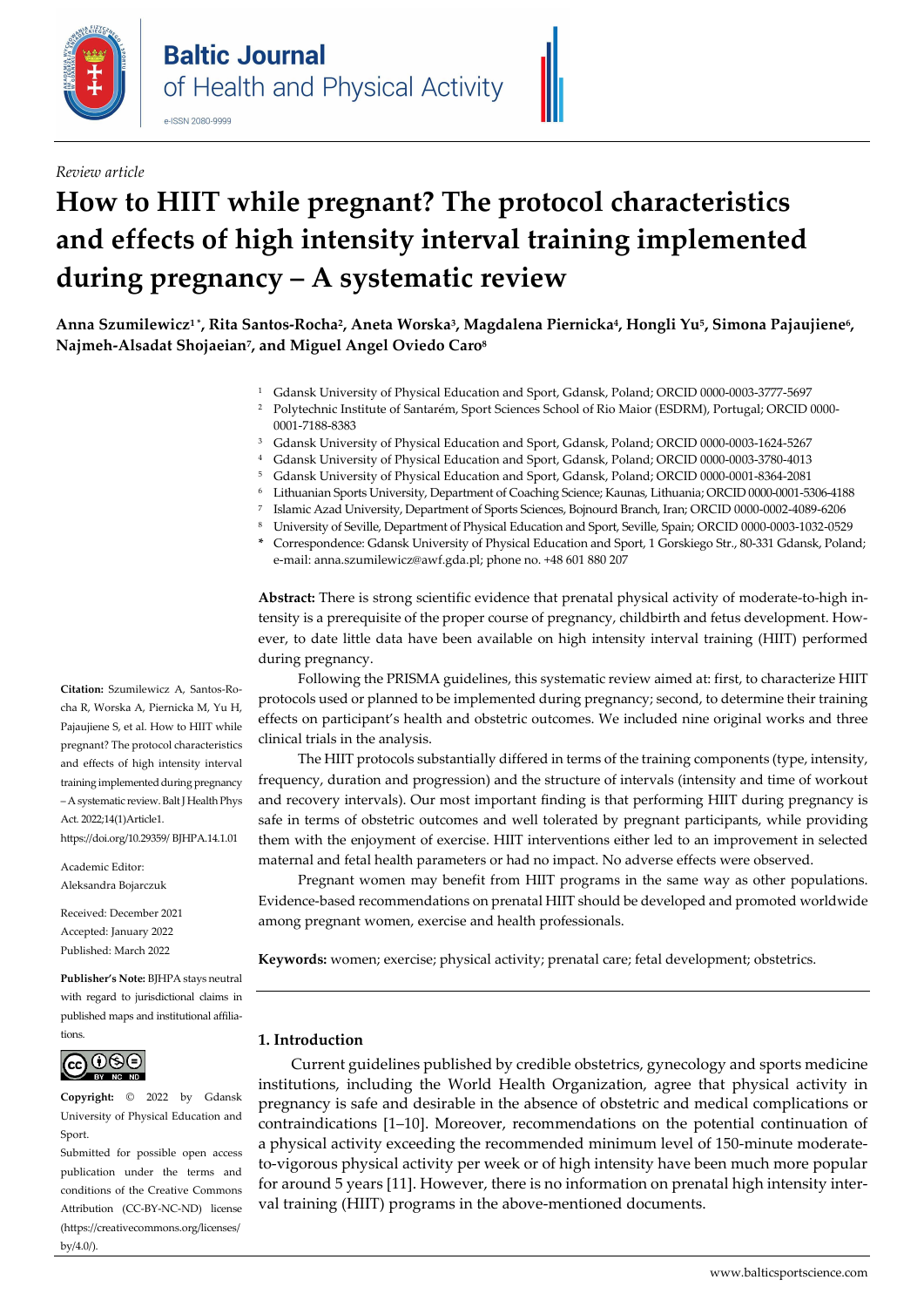HIIT has been one of the ten top fitness trends all over the world in the last decade [12]. There is a variety of HIIT protocols: they are based on short work intervals  $\leq 60$  s – 8 min) of vigorous (70–90% of the maximal heart rate or 14–16 of the 6–20 Borg's rate of perceived exertion scale – RPE) to high intensity (≥90% of the maximal heart rate or ≥17 of the 6–20 RPE) interspersed with active (40–70% of the maximal heart rate or 8–13 of the 6–20 RPE) or passive (cessation of movement) recovery periods (of 1–5 min) [13]. Numerous studies have already demonstrated health benefits of HIIT programs in various populations, including overweight or obese adults [14], populations with cardiac or metabolic disorders [15], elderly people with dementia [16] and cancer patients [17]. Promising outcomes of HIIT interventions on the improvement of reproductive functions have been observed both in women [18] and men [19, 20] with infertility. However, to date little reliable data have been available on HIIT performed during pregnancy. The question appears whether pregnant women will enjoy similar benefits from HIIT participation as non-pregnant populations do, and is this type of training safe for them?

The lack of popularity of HIIT programs for pregnant women may be a consequence of conservative guidelines, issued 30 years ago, suggesting that exercising women should reduce their habitual levels of exertion in pregnancy and refrain from initiating strenuous exercise programs [21]. In the 1990s, it was widely believed that pregnant women should avoid anaerobic training like sprinting or interval work [22]. Such recommendations were based, among others, on the results of scientific studies demonstrating the negative effects of hard physical work, combined with undernutrition, on the development of pregnancy in laboratory animals [23, 24]. Fortunately, given the subsequent evidence from human population about the positive impact of prenatal exercise on maternal and child health, the question is not "if" but "how" pregnant woman should exercise [21].

Due to the popularity of HIIT in general women population, probably at least some of them would like to continue their HIIT regimes after getting pregnant. Nagpal et al. [25] noted that because of the lack of evidence-based information pregnant women themselves may search online to inquire about participation in HIIT. Their study has shown that publicly accessible online information on HIIT during pregnancy does not adhere routinely to evidence-based safety recommendations for prenatal exercise. Therefore, reliable guidelines on this topic should be developed and disseminated worldwide. This paper is the first step of this concept. Based on a systematic review of experimental studies and clinical trials registers, we aimed at: first, to characterize HIIT protocols used or planned to be implemented during pregnancy; second, to determine their training effects on participant's health and obstetric outcomes.

#### **2. Materials and Methods**

We worked in accordance with "The PRISMA 2020 statement: An updated guideline for reporting systematic reviews" to find material for analysis [26]. We searched the following bibliographic platforms and databases: PubMed, Scopus, Medline and Web of Science Core Collection via the Web of Science platform, and also Academic Search Ultimate, Medline and SPORTDiscus with Full Text via the EBSCO Searching platform. Using the terms "pregnancy or pregnant or prenatal or antenatal or perinatal" and "HIIT or high intensity interval training", we found 136 records. After removing duplicates and papers irrelevant to the selected topic (judging on the abstracts), we included four papers in the analysis [27–30]. Based on the reference lists presented in these four papers we included additional five studies [31–35].

With the same searching terms we also searched the International Clinical Trials Registry Platform (ICTRP), which currently contains clinical trials records from the following data providers: Australian New Zealand Clinical Trials Registry (ANZCTR), Brazilian Clinical Trials Registry (ReBec), Chinese Clinical Trial Register (ChiCTR), Clinical Research Information Service (CRiS), Republic of Korea, ClinicalTrials.gov, Clinical Trials Registry – India (CTRI), Cuban Public Registry of Clinical Trials (RPCEC), EU Clinical Trials Register (EU-CTR), German Clinical Trials Register (DRKS), Iranian Registry of Clinical Trials (IRCT), ISRCTN, Japan Primary Registries Network (JPRN), Pan African Clinical Trial Registry (PACTR), Peruvian Clinical Trials Registry (REPEC), Sri Lanka Clinical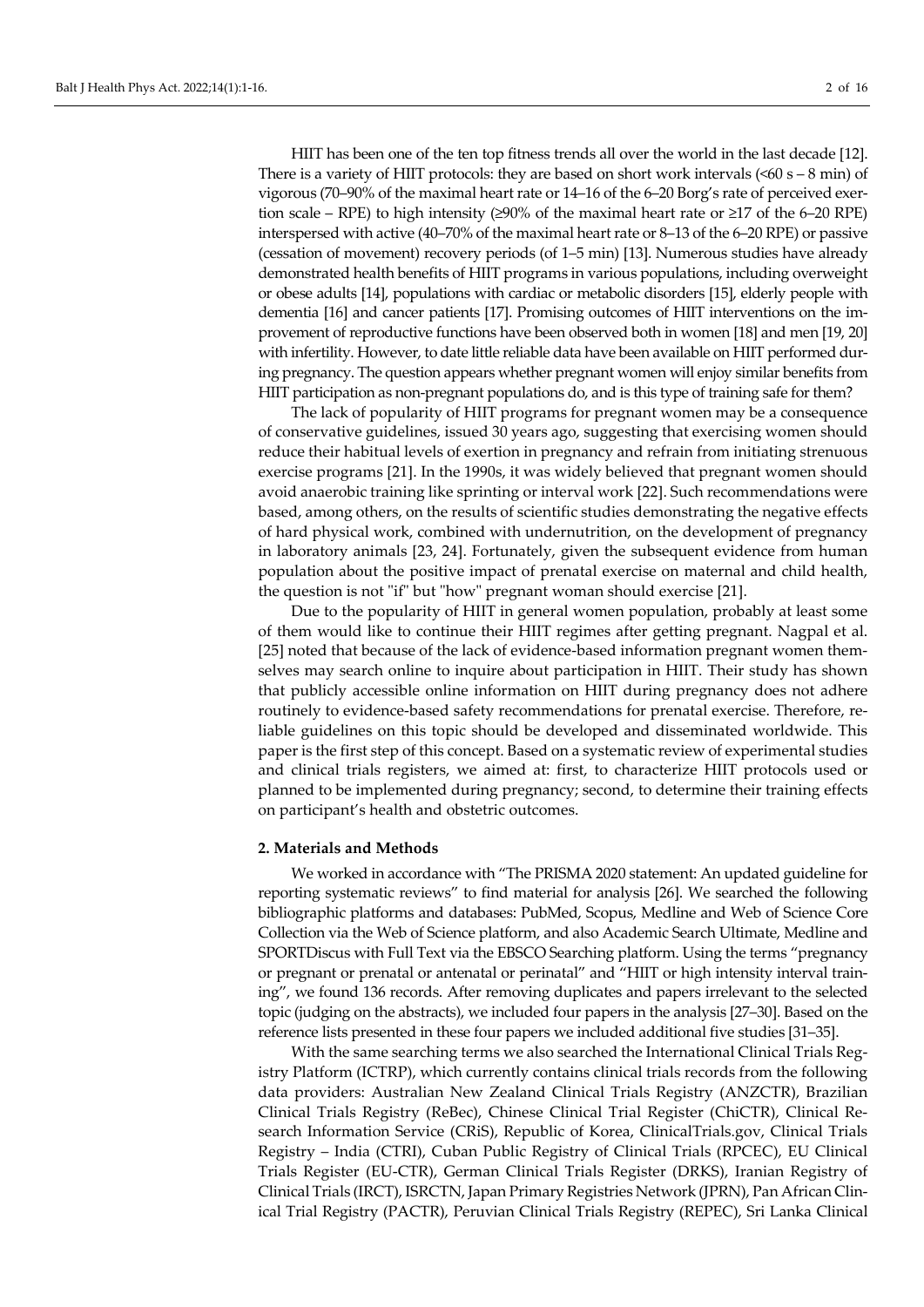Trials Registry (SLCTR), Thai Clinical Trials Register (TCTR) and The Netherlands National Trial Register (NTR). We added three registered trials to this review work [36–38].

The date of the last search was on 30 December 2021. We did not specify the earliest publication date, taking the widest year range available in individual databases. The records found were published between 1993 and 2021. All included papers and clinical trials had to be published in English. Three independent researchers reviewed the collected records. In case of disagreement, we reached the consensus on inclusion or exclusion by discussion. We have presented the process of selecting papers and clinical trials for analysis in Figure 1.



**Figure 1.** The process selecting studies and clinical trials for analysis.

We followed the PICO (Population, Intervention, Comparison, Outcome) format to structure the eligibility criteria and the process of material revision. We included experimental research work carried out or planned to be conducted in pregnant populations (human or animal) subjected to HIIT (whether it was a one-time training session or a longterm training process). We collected data on the population characteristics (e.g. sample size, stage of pregnancy, subgroups, including comparative groups), study arms and the intervention effects analyzed (both primary outcomes and adverse effects, if any) (Table 1).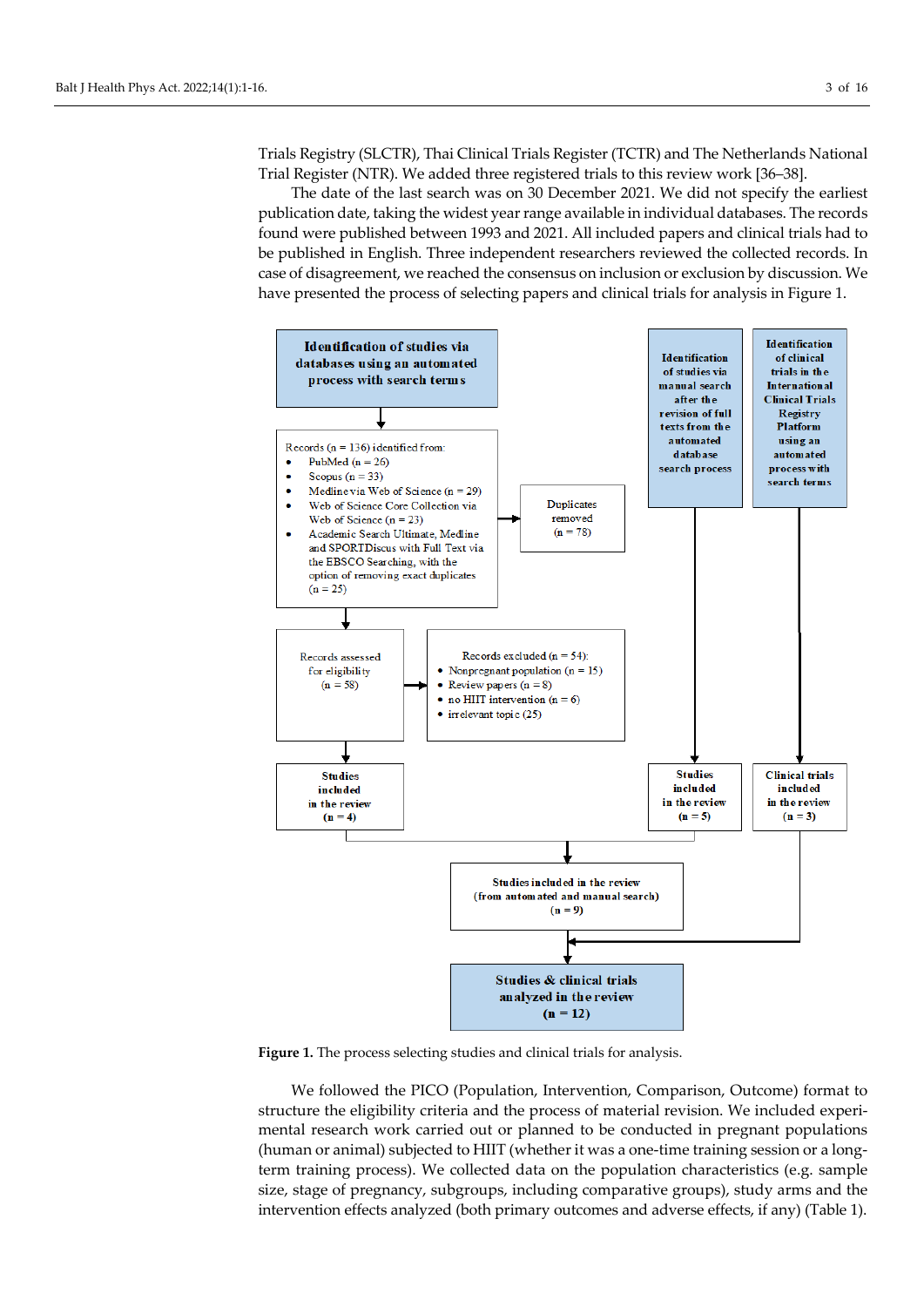| Author, year                                                                       |                   | Population subjected to HIIT |                                 |                             |                          | Study arms/                                                                                                                                                                            | Primary                                                                                                                                                                                 | Adverse          |
|------------------------------------------------------------------------------------|-------------------|------------------------------|---------------------------------|-----------------------------|--------------------------|----------------------------------------------------------------------------------------------------------------------------------------------------------------------------------------|-----------------------------------------------------------------------------------------------------------------------------------------------------------------------------------------|------------------|
|                                                                                    | Type              | Total<br>(n)                 | Exp<br>(n)                      | Con<br>(n)                  | wg                       | interventions                                                                                                                                                                          | outcome<br>of the study                                                                                                                                                                 | effects          |
| Kardel & Kase [31], 1998 <sup>1</sup><br>Kardel [32] 2005 <sup>1</sup>             | athletes<br>Women | 42<br>$\frac{4}{1}$          | 20                              | 20<br>$\overline{21}$       | $\overline{1}$           | Two arms: high-volume exercise vs.<br>medium-volume exercise groups                                                                                                                    | outcomes, Maternal pregnancy and<br>oxygen consumption, blood lactate<br>postpartum body weight and skin<br>fold, resting and working HR,<br>Fetal development and birth<br>and fatigue | observed<br>None |
| Salvesen et al.<br>[33], 2012                                                      | Women<br>athletes | 6                            | 6                               | $N^{\mathsf{A}}$            | $23 - 29$                | treadmill running<br>One arm: high in-<br>tensity interval                                                                                                                             | and uteroplacen-<br>during and post-<br>Fetal wellbeing<br>tal blood flow<br>exercise                                                                                                   | observed<br>None |
| et al. [34], 2014 <sup>2</sup><br>et al. [35], 2015 <sup>2</sup><br>Halse<br>Halse | Women             | $\overline{a}$               | 20                              | $\overline{c}$              | $29 + 1$                 | onventional management of GDM<br>intensity, vigorous interval cycling<br>Two arms: continuous moderate-<br>exercise combined with conven-<br>tional management of GDM vs.<br>alone     | ude toward prenatal exercise, ob-<br>Maternal aerobic fitness, weight<br>gain, self-reported mobility, atti-<br>stetric and neonatal outcomes<br>Maternal glucose metabolism,           | observed<br>None |
| Songstad et al. [27], 2015                                                         | Female<br>rats    | 48                           | 24                              | 24                          | 3 weeks before pregnancy | Two arms: HIIT vs. sedentary<br>groups                                                                                                                                                 | pxidative stress and total an-<br>development of fetuses and<br>placentas, gene expression,<br>Maternal cardiac function,<br>tioxidant capacity                                         | observed<br>None |
| Ong et al. [28],<br>2016                                                           | Women             | $\overline{1}$               | The same group<br>underwent two | interventions<br>subsequent | $30 + 1$                 | high intensity inter-<br>Two interventions:<br>val cycling vs. con-<br>tinuous cycling                                                                                                 | Maternal energy<br>expenditure and<br>enjoyment of<br>exercise                                                                                                                          | reported<br>Not  |
| Mohammadkhani et al. [29],<br>2020                                                 | Female<br>rats    | 32                           | $\overline{24}$                 | $^{\circ}$                  | 7 weeks before pregnancy | (who exercised 1. only before preg-<br>Four arms: three exercise groups<br>during pregnancy, 3. only during<br>pregnancy vs. control, sedentary<br>nancy, 2. both before and<br>dno.la | lipid profile, and running perfor-<br>Cardiac gene expression, serum<br>mance in offspring                                                                                              | observed<br>None |
| Anderson et al.<br>[30], 2021                                                      | Women             | $\overline{4}$               | $\overline{4}$                  | $\sum_{N}$                  | $29 + 1$                 | One arm: HIIT<br>dno.B                                                                                                                                                                 | ces pre- and post-<br>tery Doppler indi-<br>and umbilical ar-<br>Fetal heart rate<br>exercise                                                                                           | observed<br>None |

**Table 1.** The characteristics of studies included in the analysis.

HIIT – high intensity interval training, Exp – experimental group, Con – control group, wg – week of gestation at recruitment; HR – heart rate; GDM – gestational diabetes mellitus; N/A – not applicable; <sup>1</sup> – two papers presented data from the same experiment in pregnant elite athletes;  $2 -$  two papers presented data from the same experiment in women with GDM.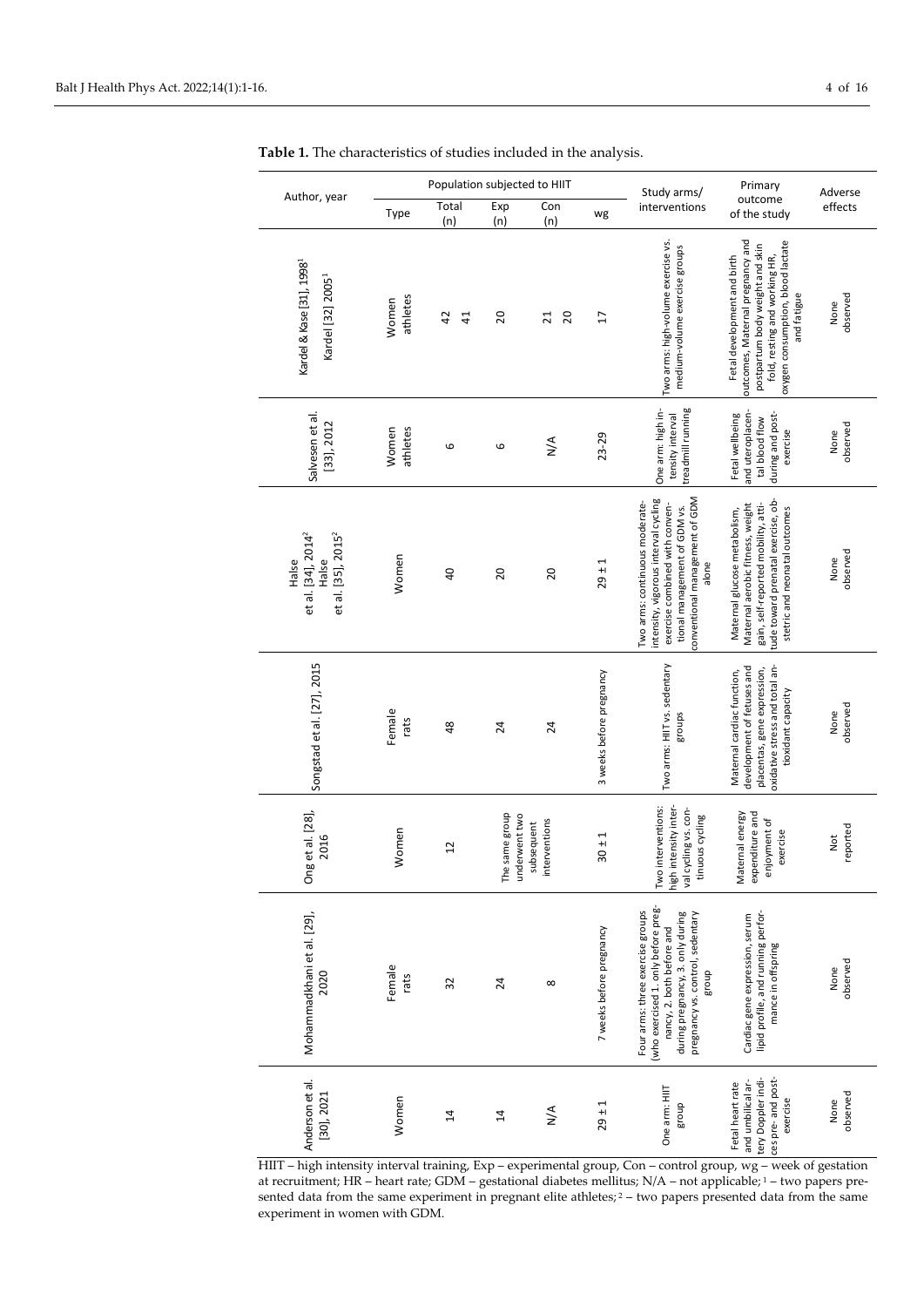In the next step, we analyzed in detail the information on HIIT protocols, in accordance with the ACSM's guidelines on how to design exercise programs [39]. We extracted information on basic training components including the type, intensity and time of workout intervals, the type, intensity and time of recovery intervals, the number of sets or repetitions, the number of cycles, rest time between cycles, the frequency of training sessions and the duration of the entire intervention (Table 2).

**Table 2.** The characteristics of high intensity interval training (HIIT) in pregnancy used in the analyzed studies.

|                                                                              | HIIT protocol (the main part of the training session)                        |                           |              |                                           |                                     |                 |                                                                                                                |                                                                                                         |                      | Frequency &                                                                                                                                                                                              |
|------------------------------------------------------------------------------|------------------------------------------------------------------------------|---------------------------|--------------|-------------------------------------------|-------------------------------------|-----------------|----------------------------------------------------------------------------------------------------------------|---------------------------------------------------------------------------------------------------------|----------------------|----------------------------------------------------------------------------------------------------------------------------------------------------------------------------------------------------------|
| Author,                                                                      |                                                                              | Workout intervals         |              | Recovery intervals                        |                                     |                 | Sets/                                                                                                          |                                                                                                         | Rest                 | duration<br>of the entire                                                                                                                                                                                |
| year                                                                         | Type                                                                         | $\mathbf{I}$              | Τ            | Type                                      | T                                   | Т               | repeti-<br>tions<br>(n)                                                                                        | Cycles<br>(n)                                                                                           | between<br>cycles    | intervention                                                                                                                                                                                             |
| Kardel & Kase [31], 1998 <sup>1</sup><br>Kardel [32], 2005 <sup>1</sup>      | walking fast uphill or cross- country skiing<br>Stationary cycling, running, | 170-180 HR                | 15 s or 45 s | $\frac{\kappa}{2}$                        |                                     | 15 s            | Repeated for 10 min in the medium-volume<br>in the high-volume exercise group<br>exercise group and for 15 min | $\sim$                                                                                                  | 5 min                | endurance training; each part two sessions<br>and from 7 until 12 weeks postpartum<br>Three parts: muscle strength training,<br>aerobic interval training and aerobic<br>per week from 17 wg until birth |
| Salvesen et al. [33],<br>2012                                                | on a treadmill<br>Running                                                    | 60-90% VO <sub>2max</sub> | 5 min        | Semi-supine position<br>for USG screening | $\frac{4}{2}$                       | 4 min           | 3-53                                                                                                           | 1                                                                                                       | $\frac{4}{\sqrt{2}}$ | One session                                                                                                                                                                                              |
| Halse et al. [34], 2014 <sup>2</sup><br>Halse et al. [35], 2015 <sup>2</sup> | Stationary upright cycling                                                   | 75-85% HRmax; 15-16 RPE   | $15 - 60s$   | Stationary cycling                        | 55-65% HR <sub>max</sub> ; 9-11 RPE | $2 \text{ min}$ |                                                                                                                | lasted from 25 to 45 min, with<br>Not reported, the sessions<br>the duration progressively<br>increased |                      | Three supervised session<br>and two unsupervised<br>6 weeks, up the 34 wg<br>sessions per week;                                                                                                          |
| Songstad et al. [27],<br>2015                                                | Uphill running<br>on a treadmill                                             | 85-90% VO <sub>2max</sub> | 4 min        | Running                                   | 50-60% VO <sub>2max</sub>           | 2 min           | $\overline{a}$                                                                                                 | 1                                                                                                       | $\frac{4}{\sqrt{2}}$ | before and 3 weeks<br>Five sessions per<br>week; 3 weeks<br>in pregnancy                                                                                                                                 |
| et al. [28], 2016<br>Ong                                                     | Stationary cycling                                                           | Max.                      | 15 s         | Cycling                                   | <b>65% HRmax</b>                    | 3 min           | 6                                                                                                              |                                                                                                         | $\frac{4}{2}$        | cycling at 65% HR <sub>max</sub> with<br>One session of 30-min<br>stationary continuous<br>six 15-second maximal<br>intervals                                                                            |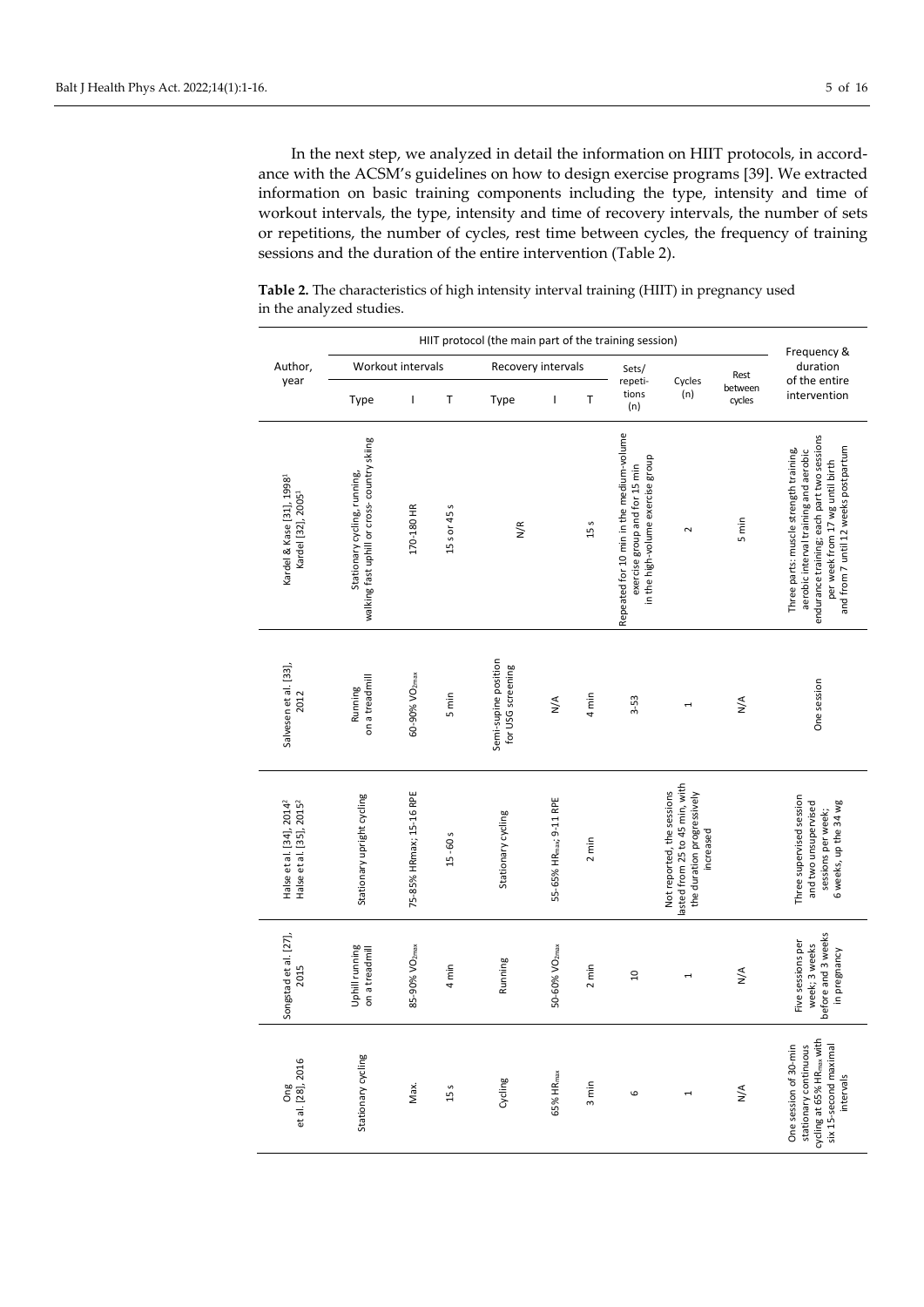| HIIT protocol (the main part of the training session)<br>Frequency & |                             |                           |                 |                      |                        |      |                         |               |                   |                                                                                                                                               |
|----------------------------------------------------------------------|-----------------------------|---------------------------|-----------------|----------------------|------------------------|------|-------------------------|---------------|-------------------|-----------------------------------------------------------------------------------------------------------------------------------------------|
| Author,                                                              |                             | Workout intervals         |                 | Recovery intervals   |                        |      | Sets/                   |               | Rest              | duration<br>of the entire                                                                                                                     |
| year                                                                 | Type                        |                           | т               | Type                 |                        | т    | repeti-<br>tions<br>(n) | Cycles<br>(n) | between<br>cycles | intervention                                                                                                                                  |
| Mohammadkhani et al. [29],<br>2020                                   | Running on treadmill        | 85-95% VO <sub>2max</sub> | 3 min           | Running on treadmill | 65% VO <sub>2max</sub> | N/R  | $10 - 15$               | I             | $\frac{4}{2}$     | the speed and number of bouts<br>and 3 weeks during pregnancy;<br>6 weeks before pregnancy<br>Five sessions per week;<br>increased every week |
| Anderson et al. [30], 2021                                           | Resistance circuit training | Max.                      | 20 <sub>5</sub> | Marching             | Self-regulated         | 60 s |                         | 3 cycles      | $2 \text{ min}$   | One session                                                                                                                                   |

HIIT – high intensity interval training; I – intensity of training, T – time; HR – Heart Rate; VO2max; wg – week of gestation; Max. – maximal intensity according to participants' individual assessment of physical exertion; N/R – not reported; N/A – not applicable; <sup>1</sup> – two papers presented data from the same experiment in pregnant elite athletes; <sup>2</sup> – two papers presented data from the same experiment in women with GDM

As the authors studied different effects of HIIT interventions in both mothers and fetuses in the analyzed studies, and because of the small number of works included in this review, we did not perform any statistical syntheses.

This work was financially supported by the Polish National Academic Exchange Agency (NAWA) within the SPINAKER program – Intensive International Education Programs, as part of the project entitled "The New Era of Pre- and Postnatal Exercise – training for instructors and trainers of various forms of physical activity in the field of online provision of exercise for pregnant and postpartum women – The NEPPE project" (No. PPI/SPI/2020/1/00082/DEC/02).

#### **3. Results**

#### *3.1. The characteristics of the study populations*

We included nine papers presenting outcomes from seven experiments [27–35] in the review analysis of HIIT protocols during pregnancy (Table 1). The HIIT interventions were implemented in 114 women aged 24 to 41 years old and in 80 female rats aged 8 to 11 weeks old. The size of the research samples was rather small and varied from 6 to 42 women or from 32 to 48 animals. In two experiments, the study participants were top competitive athletes [31–33]; two HIIT interventions were conducted in healthy, recreational exercisers [28, 30] and one in sedentary women, upon diagnosis of gestational diabetes mellitus (GDM) [34, 35]. All study women had singleton, uncomplicated pregnancies and were recruited between the 17th and 31st week of gestation. The HIIT interventions in rats started three [27] or seven [30] weeks before pregnancy.

#### *3.2. The characteristic of HIIT protocols*

The HIIT protocols used in the studies significantly differed in terms of training components (Table 3).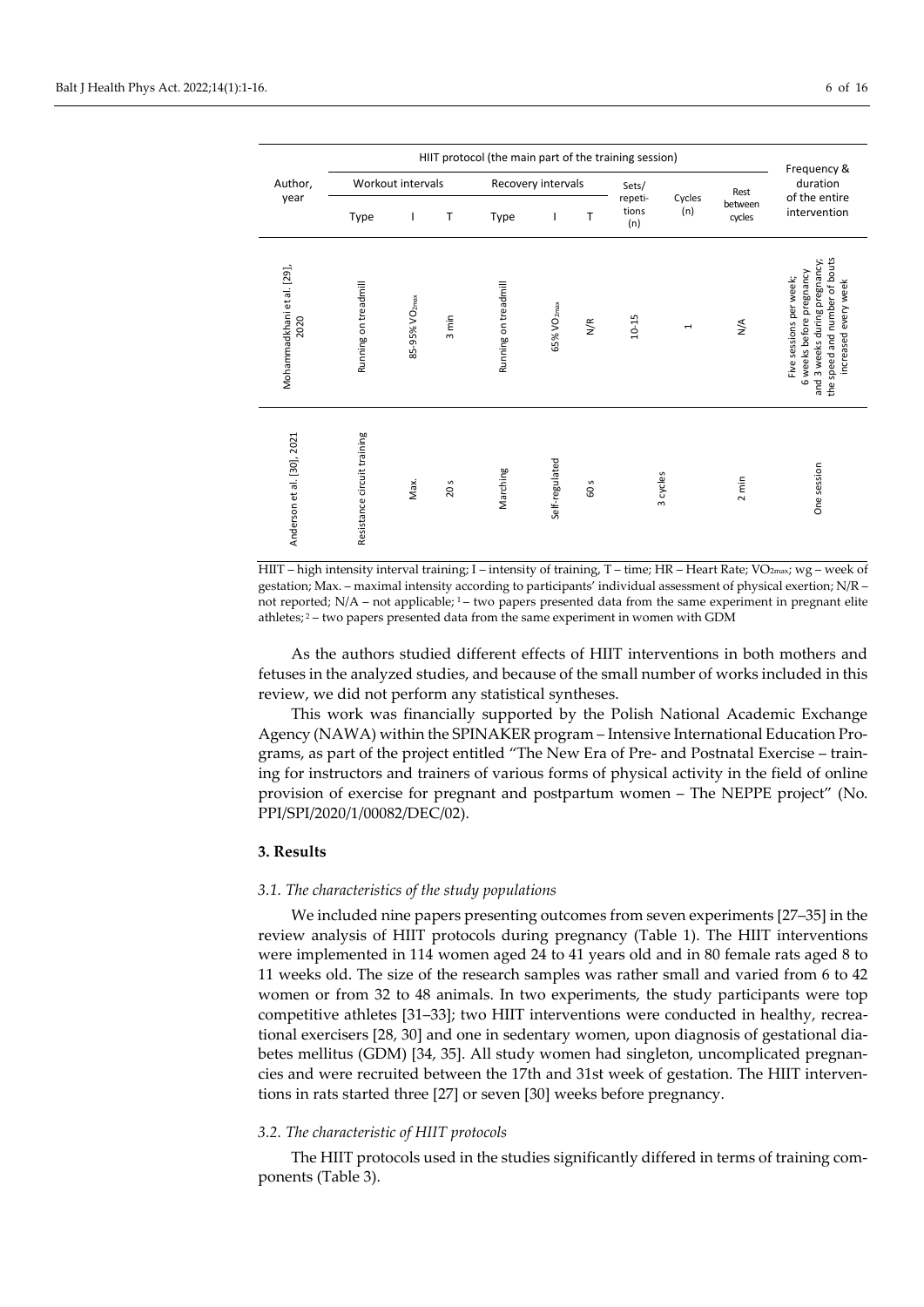| Study ID              | Start | Study        |          | Study population             | Study arms                                                                                                                                            | Primary outcome<br>of the trial                                                                                                                                                                                                                                                                                           |  |
|-----------------------|-------|--------------|----------|------------------------------|-------------------------------------------------------------------------------------------------------------------------------------------------------|---------------------------------------------------------------------------------------------------------------------------------------------------------------------------------------------------------------------------------------------------------------------------------------------------------------------------|--|
|                       | date  | status       | Size (n) | wg                           |                                                                                                                                                       |                                                                                                                                                                                                                                                                                                                           |  |
| NCT04830995<br>$[36]$ | 2020  | C            | 40       | 24                           | Two arms:<br>HIIT vs. diet<br>only groups                                                                                                             | Fasting blood<br>glucose and insulin<br>levels                                                                                                                                                                                                                                                                            |  |
| NCT04288479<br>$[37]$ | 2021  | R            | 30       | $22 - 26$                    | One arm:<br>HIIT group                                                                                                                                | Blood flow in fetal<br>veins and arteries                                                                                                                                                                                                                                                                                 |  |
| NCT05009433<br>$[38]$ | 2021  | $\mathsf{R}$ | 600      | <b>Not</b><br>speci-<br>fied | Six arms:<br>HIIT vs.<br>MICT vs.<br>standard<br>care preg-<br>nant groups<br>vs. HIIT vs.<br>MICT vs.<br>standard<br>care non-<br>pregnant<br>groups | Maternal cardiopulmo-<br>nary, renal and pelvic<br>floor muscle functions,<br>gait pattern and<br>mobility parameters,<br>glucose and lipid<br>metabolism, body<br>composition, quality of<br>life, pressure pain<br>threshold, stress,<br>depression and anxiety<br>markers; childbirth<br>parameters; child<br>outcomes |  |

**Table 3.** The characteristics of clinical trial protocols included in the analysis (regarding women).

HIIT – high intensity interval training; R – recruiting; C – completed; wg – week of gestation at recruitment.

The most common types of exercise were stationary cycling [28, 31, 32, 34, 35] or running on a treadmill [27, 29, 33]. In one study, resistance circuit training was used [30], and in one intervention walking fast uphill or cross country skiing were alternative types of physical activity [31, 32]. The interval workout intensities were set in relation to the values of the heart rate (HR) or the maximal oxygen consumption ( $VO_{2max}$ ). They were the exact value of 170–180 HR [31, 32], 75–85% of the predicted HRmax [34, 35], 60–90% VO2max [33], 85–90% VO2max [27, 29] or maximal intensity based on participants' individual assessment of perceived physical exertion [28, 30]. To determine the values of  $HR_{\text{max}}$  or  $VO_{\text{2max}}$ , the pregnant populations underwent exercise tests in five studies [27–29, 31–33], and in two experiments authors used estimated HR values using age-based calculation formula [34, 35] or the reference exercise HR ranges for pregnant women [30]. In five interventions, the recovery intervals were planned as active breaks with lower intensity from 55 to 65% of the maximal exercise capacity [27–29, 34, 35] or with the intensity self-regulated by the participants [30]. The workout intervals lasted from 15 seconds to 5 minutes and the recovery intervals from 15 seconds to 4 minutes and they were performed in one, two or three cycles with a 2-minute or 5-minute break between them. In three studies, the authors assessed the acute effects of one-time HIIT sessions [28, 30, 33]. Halse et al. [34, 35] conducted 6-week HIIT intervention. The protocol by Kardel [31, 32] covered the period from the 17th week of gestation until birth and later from the 7th until the 12th week postpartum. Only the training interventions in animals were carried out from the very beginning of pregnancy and continued until 2–3 days prior to term [27] or until birth [29].

#### *3.3. The characteristic of HIIT interventions outcomes*

In four experiments, the authors assessed the effectiveness of several-week-long HIIT programs [27, 29, 31, 32, 34, 35]. Three other studies evaluated acute effects of a one-time HIIT session [28, 30, 33]. No detrimental impact of prenatal HIIT on obstetric outcomes have been observed in six of the seven experiments. In the remaining study, we only found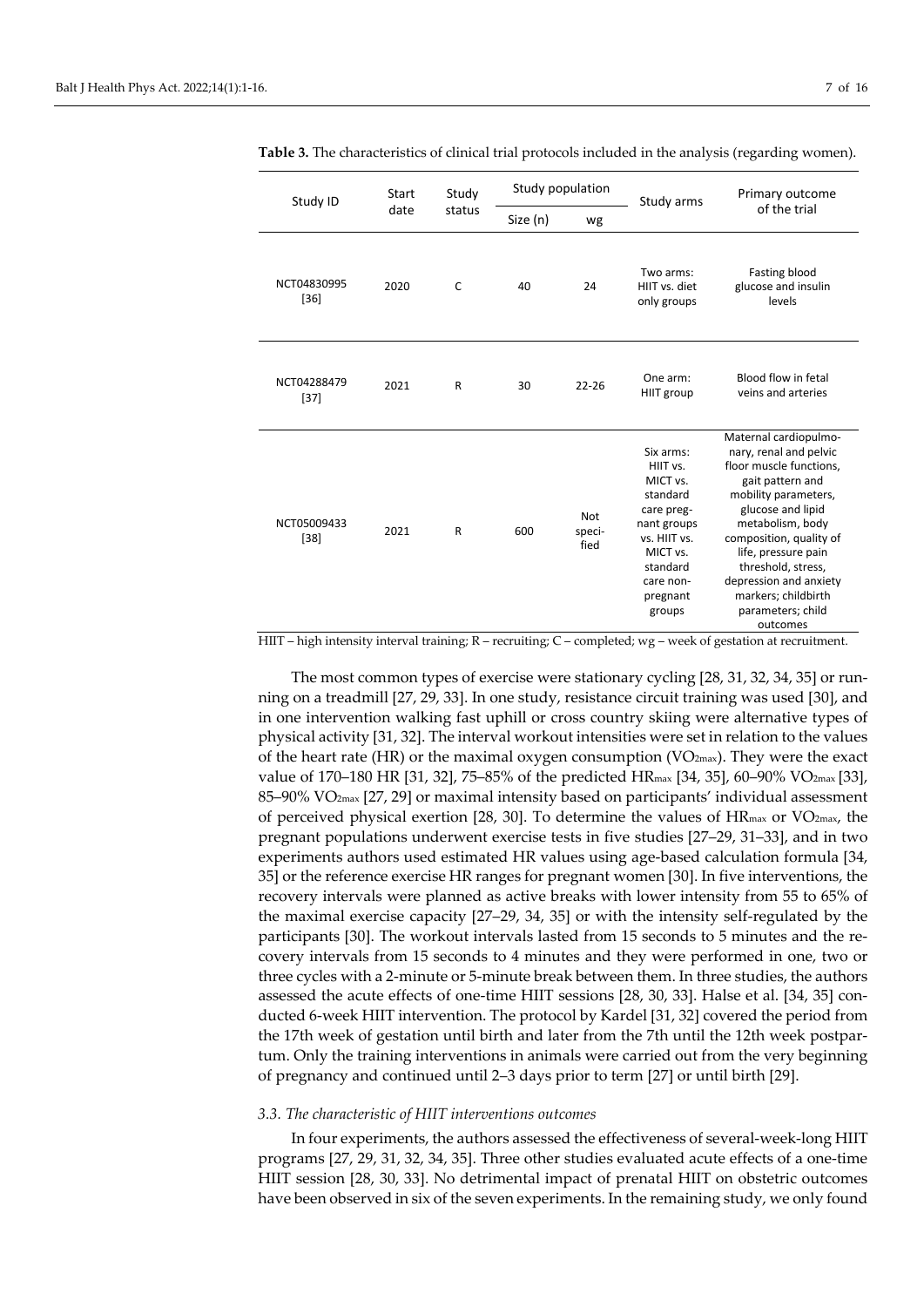information that the HIIT session was well tolerated by pregnant participants. In two studies, the authors analyzed the level of enjoyment from participation in HIIT, showing that pregnant women were more favorable towards HIIT compared to moderate intensity continuous training (MICT) programs [28, 30].

The outcomes of HIIT interventions were compared to groups participating in exercise programs of lower intensity or training volume [31, 32], sedentary [27, 29] or standard care groups [34, 35]. In two experiments, HIIT was the only intervention [30, 33], and in one study, women underwent two subsequent interventions: continuous moderate intensity cycling and later high intensity interval cycling [28].

#### *3.4. The HIIT effects on maternal health*

The study by Kardel [32] aimed at defining a safe training regime for the maintenance of fitness in top-level female athletes during pregnancy. In the high-volume exercise group (HEG), resting HR increased significantly more steeply with pregnancy progression compared to medium-volume exercise group (MEG). Nevertheless, values for the HEG were always lower or similar to those in the MEG. Both groups presented similar values of working HR, blood lactate concentration and RPE. The MEG showed no significant increases in VO2max from week 17-pre to week 12-post pregnancy, whereas in the HEG VO2max significantly increased (by 9.1%) over the same period. Improved cardiopulmonary or physical fitness parameters after HIIT intervention were observed also in three other experiments [27, 29, 35]. In the study, maternal cardiac function was not affected by HIIT.

Ong et al. [28] proved that the addition of six 15-second higher intensity intervals to continuous moderate intensity exercise effectively increased energy expenditure in a onetime HIIT session by 28%. In four long-term experiments, maternal weight gain during pregnancy was not influenced by HIIT [27, 29, 32, 34]. Interestingly, Kardel & Kase [31] found a tendency for higher maternal weight gain with lower maternal skinfold thickness in the high-volume exercise group compared to the medium-volume exercise group.

The HIIT intervention by Halse et al. [34, 35] was the only one implemented in pregnant women with a special condition: GDM. The authors observed that capillary glucose concentration was acutely reduced in response to exercise sessions. The group participating in a HIIT program had lower mean daily postprandial glucose concentrations throughout the intervention compared to the group subjected only to the conventional diabetes management. There were no differences in maternal weight gain, glycosylated hemoglobin (HbA1c), and glucose or insulin response to oral glucose ingestion after the intervention.

#### *3.5. The HIIT effects on fetal well-being and childbirth outcomes*

In two experiments, fetal wellbeing and uteroplacental blood flow during and after one-time session were analyzed [30, 33]. In the study by Salvesen et al. [33], fetuses kept their heart rate (FHR) within the normal range (110–160 bpm) as long as the mother exercised below 90% of the maximal maternal heart rate (MHR). After warm-up, the mean uterine artery volume blood flow was lower by 60–80% of the initial value and during exercise by 40–75%. FHR dropped below the minimum reference value, and high umbilical artery pulsatility index (PI) occurred when the woman exercised above 90% of the maximal MHR, and the mean uterine artery volume blood flow was less than 50% of the initial value. However, FHR and umbilical artery PI normalized quickly after the mother stopped exercise. Anderson et al. [30] also used continuous fetal heart rate tracings and the pre- and post-exercise umbilical artery Doppler indices: systolic/diastolic ratio (S/D ratio), resistance index (RI) and PI. They observed normal FHR throughout the circuit HIIT session. After exercise, umbilical artery end-diastolic flow was normal, and the mean S/D ratios, RI and PI decreased.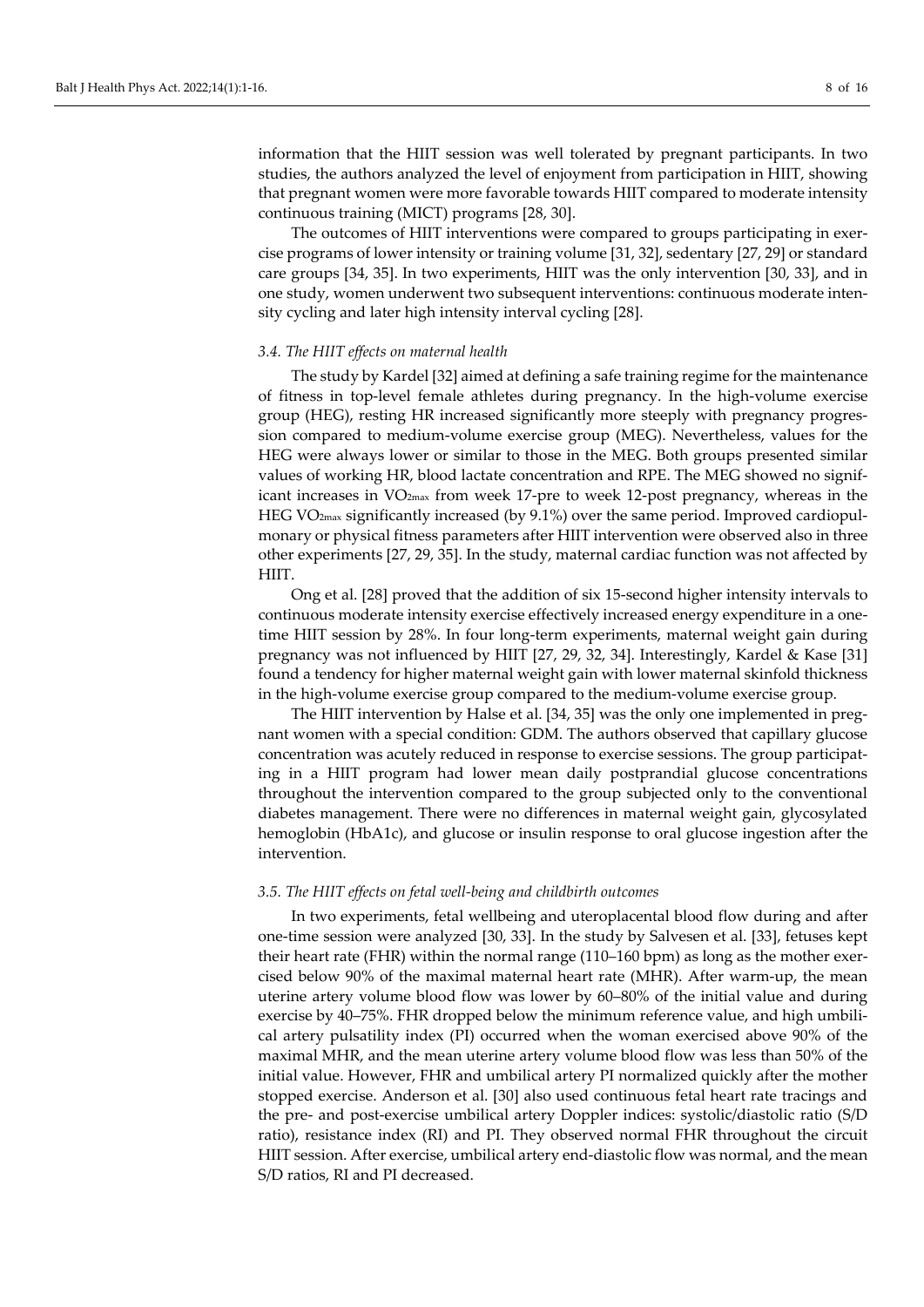The birth outcomes were assessed in four studies [27, 29, 31, 35]. In the experiment in pregnant athletes by Kardel & Kase [31], high- and moderate-volume exercise groups did not significantly differ in terms of the following birth parameters: onset, duration and mode of delivery, pain control, frequency of perinatal medical complications, 1- and 5 min Apgar scores, infant birth weight and placental weight. There were no preterm deliveries, neonatal intensive care unit (NICU) admissions or fetal complications amongst participants of this study. Similarly, Halse et al. [35] did not find substantial differences between women with GDM participating and not participating in HIIT intervention in the following obstetric outcomes: onset, duration and mode of delivery, gestational age at delivery, incidence of preterm birth, newborn anthropometrics (weight, length, and head circumference) and 1- and 5-min Apgar scores.

In the animal studies, gene expression [27, 29] and exercise performance in offspring were also assessed [29]. Songstad et al. [27] found that HIIT did not affect either fetal weight, crown-rump length, placenta weight, placental efficiency (calculated as a ratio between fetal and placental weight), fetal heart weight or total antioxidant capacity in the fetal tissues. However, some genes related to oxidative stress were altered. HIIT led to a significant increase in expression of superoxide dismutase (SOD1), vascular endothelial growth factor B (VEGF-B) and tissue inhibitor of metallopeptidase 3 (TIMP3) in fetal hearts, and a decreased expression of endothelial nitric oxide synthase (eNOS), hypoxiainducible factor  $1\alpha$  (HIF-1A) and glutathione peroxidase 4.2 (GPx4.2) in fetal livers. In the second animal study by Mohammadkhani et al. [29], the maternal HIIT was related to significantly lower weight gain in rat pups and their better running speed and distance at 10 weeks old, compared to offspring of sedentary mothers. Maternal HIIT also improved the pups' lipid profile, significantly decreasing serum levels of cholesterol (Cho) and lowdensity lipoprotein (LDL). Another outcome of this study was that HIIT during pregnancy led to a substantial increase in cardiac Sirtuin 6 (Sirt6) gene expression and a decrease in insulin growth factor 2 (IGF-2) gene expression in the heart.

#### *3.6. The characteristics of registered clinical trials*

We included three clinical trials records [36–38] with HIIT intervention in pregnant women. One clinical trial was already completed in April, 2021 at the Cairo University, Egypt [36]. The other two are at the recruitment stage [37, 38] (Table 3). They are being conducted at the Norwegian University of Science and Technology, Norway [37] and at the Gdansk University of Physical Education and Sport, Poland [38]. The HIIT interventions, similarly to already performed studies, substantially differ in terms of training components and interval structure (Table 4). The duration of intervention varies from a onetime session [37] to a long-term program implemented throughout pregnancy and one year postpartum [38]. In one trial, apart from the duration and frequency, the authors did not provide more details on the training components of the HIIT intervention [36].

**Table 4.** The characteristics of high intensity interval training (HIIT) in pregnancy used or planned in the analysed clinical trial protocols.

|                  |      |                   |                      | HIIT protocol (the main part of the training session) |               |                    |                         |               |                   | Frequency &                            |
|------------------|------|-------------------|----------------------|-------------------------------------------------------|---------------|--------------------|-------------------------|---------------|-------------------|----------------------------------------|
| Author,          |      | Workout intervals |                      | Recovery intervals                                    |               |                    | Sets/                   |               | Rest              | duration                               |
| year             | Type |                   | $\mathsf{T}$         | Type                                                  |               | T                  | repeti-<br>tions<br>(n) | Cycles<br>(n) | between<br>cycles | of the entire<br>intervention          |
| NCT04830995 [36] | N/R  | $\frac{1}{2}$     | $\frac{\epsilon}{2}$ | $\frac{\kappa}{2}$                                    | $\frac{1}{2}$ | $\frac{\kappa}{2}$ | $\frac{1}{2}$           | N/R           | N/R               | sessions per week;<br>4 weeks<br>Three |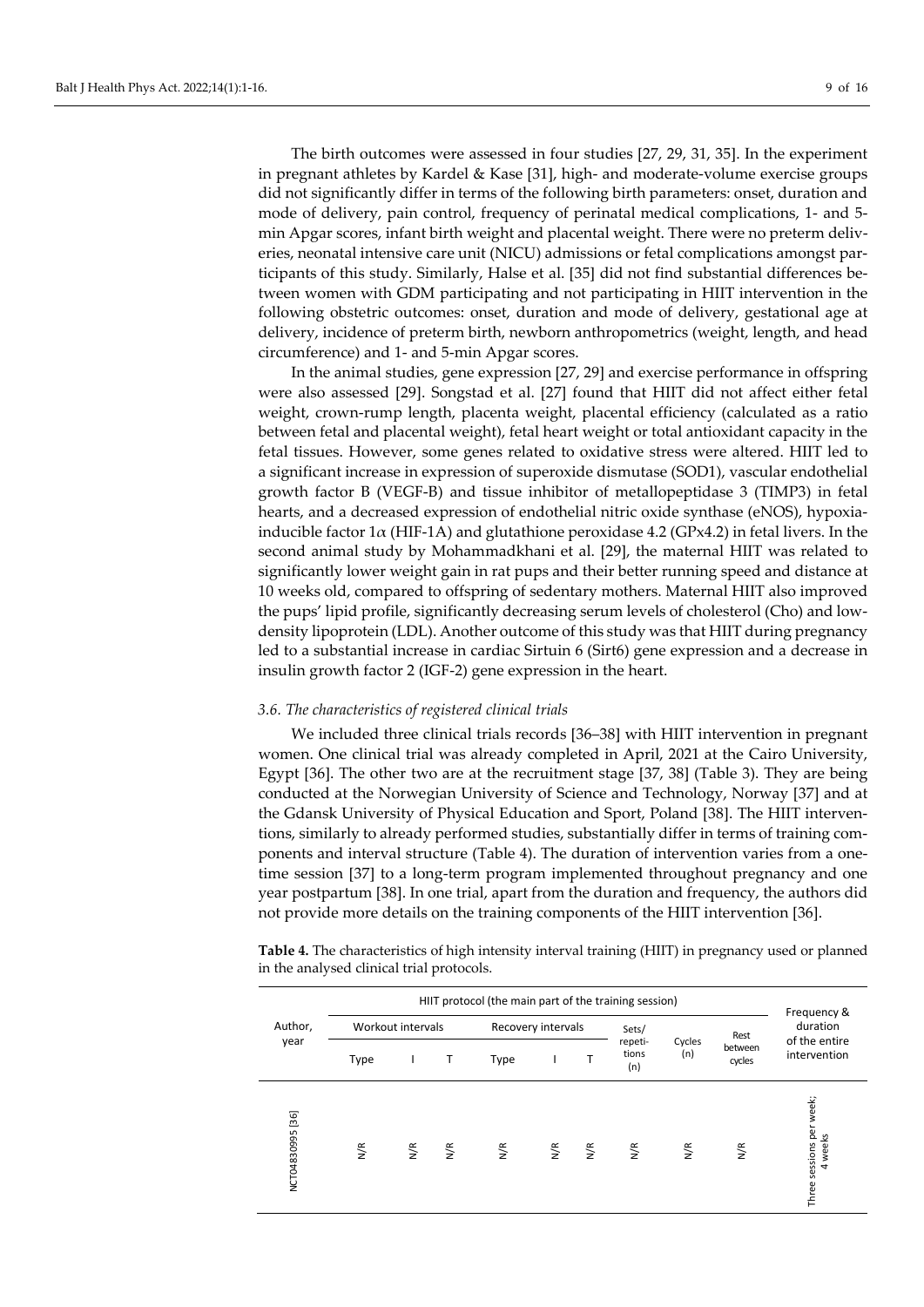| Author,<br>Workout intervals<br>year<br>Type |     | Frequency &               |         |     |                               |                         |               |                   |              |                                                                                                                           |
|----------------------------------------------|-----|---------------------------|---------|-----|-------------------------------|-------------------------|---------------|-------------------|--------------|---------------------------------------------------------------------------------------------------------------------------|
|                                              |     |                           |         |     | Recovery intervals            |                         |               |                   | Rest         | duration<br>of the entire                                                                                                 |
|                                              | T   | T                         | Type    | I   | T                             | repeti-<br>tions<br>(n) | Cycles<br>(n) | between<br>cycles | intervention |                                                                                                                           |
| NCT04288479 [37]                             | N/R | High <sup>1</sup>         | 30 s    | N/R | Low-to-mode-rate <sup>1</sup> | $2 \text{ min}$         | $\infty$      | N/R               | N/R          | One session                                                                                                               |
| NCT05009433 [38]                             | N/R | 85-90% VO <sub>2max</sub> | 30-60 s | N/R | N/R                           | 30-60 s                 | N/R           | N/R               | N/R          | Three sessions per week in 8-week<br>cycles until delivery, after delivery<br>3-month cycles until one year<br>postpartum |

HIIT – high intensity interval training; I – intensity of training, T – time;  $1-$  not specified how it will be determined; N/R – not reported.

The primary outcomes to be assessed are fasting blood glucose and insulin levels [37] blood flow in fetal veins and arteries [36] and a wide spectrum of physiological, functional and psychological markers of pregnancy disorders and non-communicable diseases in mothers and offspring [38]. We have found no papers based on the outcomes of the abovementioned clinical trials in the searched scientific databases.

#### **4. Discussion**

To implement the first goal of this work, we characterized the HIIT protocols performed by pregnant women or animals in experimental studies. They substantially differed in terms of the structure of intervals. The workout intervals lasted from 15 seconds to 5 minutes with the intensity of 60–95% of HR<sub>max</sub> or VO<sub>2max</sub>. The recovery intervals, apart from one study [29], were implemented in an active form with the intensity of 50–65% of HRmax or VO2max and went on from 15 seconds to 3 minutes. Such an interval structure is in line with the definition of HIIT directed at other populations [13]. The participants performed 1, 2 or 3 cycles of intervals. Also, other training components: type, intensity, frequency, duration and progression of exercise varied between studies, giving different exercise stimuli in the studied groups.

Our most important finding emerged from the realization of the second aim of this work: HIIT programs, regardless of their training components and intervals structure were well tolerated by pregnant participants and safe in terms of obstetric outcomes. It should be added that the safety of HIIT has been proven in various populations: from female elite athletes, through recreational exercisers to sedentary women. The authors did not find any detrimental effects, either acute or long-term, of prenatal HIIT in any of the analyzed studies. In contrast, numerous health, functional and psychosocial benefits have been observed in both mothers and offspring. Thus, the widespread opinion that pregnant women should forego high intensity interval training [22] is unfounded.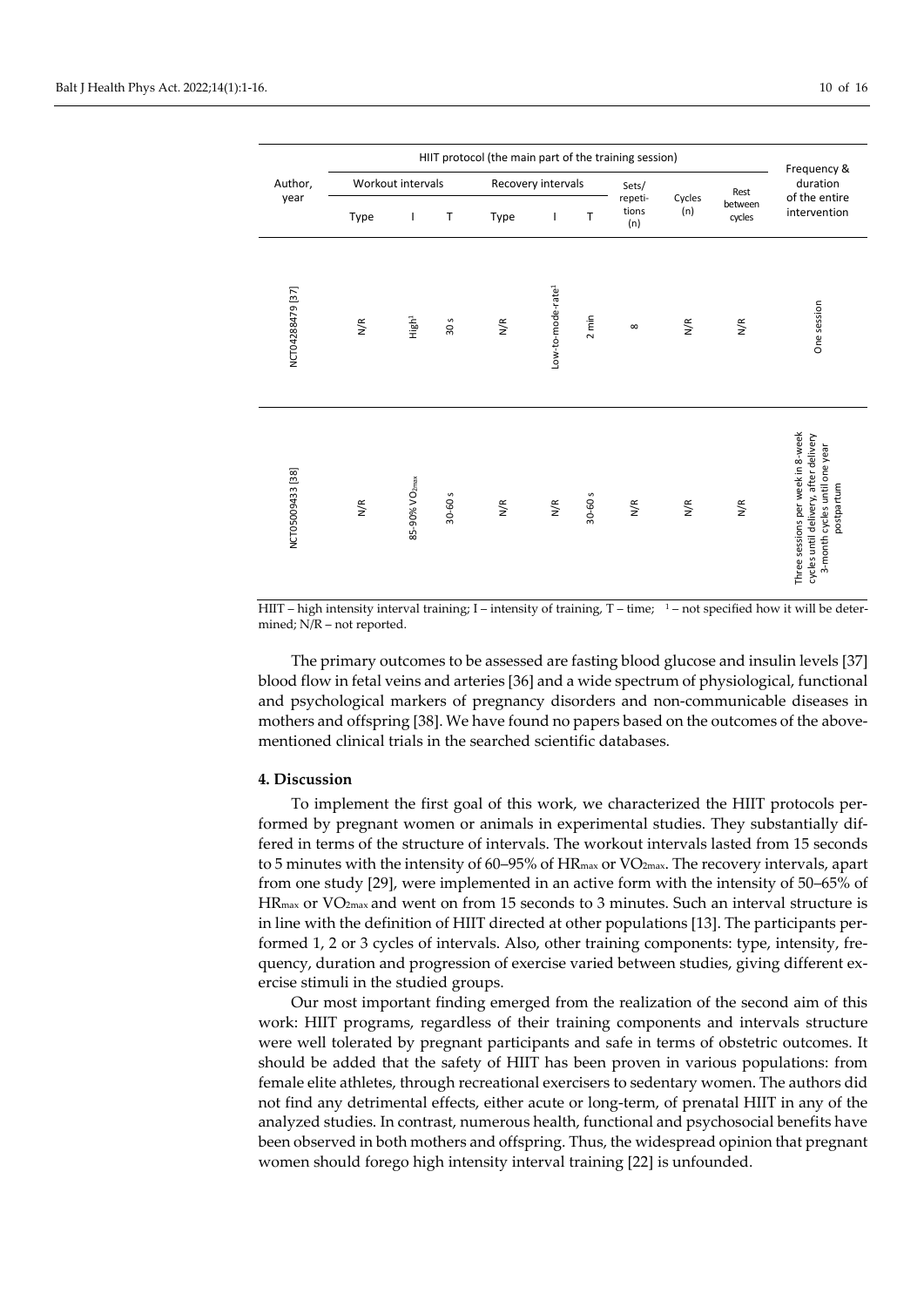The popularization of HIIT may be important for counteracting too low a level of physical activity or sedentary behavior in pregnant women. Despite recent scientific evidence that regular prenatal physical activity is a prerequisite for the proper course of pregnancy, delivery, puerperium and fetus development, most pregnant women do not follow current recommendations in this regard [40]. They claim lack of time as one of the prime barriers to exercise [41]. As Anderson et al. noted [30], a solution to this problem is to use the inverse relationship between exercise intensity and duration. Therefore, HIIT programs, providing a strong training stimulus in a short time, may overcome this barrier. What is also important, pregnant women found HIIT training to be more enjoyable than traditional aerobic training [28, 30]. In the experiment by Anderson [30], the studied women stated that a HIIT session was more "interesting", "challenging", provided a "better workout" and made time "go faster" because the exercise was "broken up". Halse et al. [35] observed that participation in a HIIT cycling program enhanced pregnant women's attitudes and intentions toward exercise. Training enjoyment is of particular importance because it significantly predicts exercise adherence [42], which consequently may determine desired health benefits.

In the analyzed studies [27, 29, 32, 35], the researchers observed a positive effect of prenatal HIIT programs on maternal cardiopulmonary parameters. These results correspond to the findings from meta-analyses assessing effectiveness of HIIT interventions in the prevention of cardiac diseases in non-pregnant populations [14]. Interestingly, based on the study by Halse et al. [34, 35], prenatal HIIT programs seem to be a useful measure also for the prevention of gestational diabetes mellitus. Better glucose metabolism was observed in women with GDM participating in HIIT compared to the control group receiving conventional diabetes management. This outcome is in line with the systematic review by Campbell et al. [15], who also noted a beneficial impact of HIIT on glucose homeostasis biomarkers in non-pregnant adults. What is also important, in animal studies [27, 29] the implementation of HIIT prior to and during pregnancy had positive intergenerational consequences for the health and physical readiness of offspring. Based on these results, it should be concluded that pregnant women, like other populations, or even more, may benefit from this type of training.

Contrary to the results presented above, in some of the analyzed studies, the authors did not observe the impact of prenatal HIIT on selected health parameters. There was no effect of HIIT on maternal cardiac function in one study [27] and on maternal weight gain during pregnancy in four experiments [27, 29, 32, 34]. When interpreting these data, it is worth referring to meta-analyses indicating that there are no differences between the effects of HIIT and MICT on insulin sensitivity, blood pressure, and body composition [15] and some indicators of the lipid profile [13]. As Wang et al. [14] noted, the training response to HIIT interventions was associated with the training period, training intensity, and session duration. Unfortunately, based on the collected material, it was not possible to state to what extent differences in the selection of training components could change the effectiveness of prenatal HIIT. However, referring to the basic assumptions of planning the training process [39], it is obvious that also in pregnant populations the selection of training components will be of key importance.

The intensity of exercise during pregnancy is particularly controversial. Although the upper limit for the intensity of physical effort for the perinatal period has not been set so far [5], women tend to lower it. One of the reasons is a lack of consensus around the safety of participating in higher intensity training [43]. One of the discussed issues is whether the mother's increased need for oxygenated blood during intense exercise will limit its supply to the fetus and, consequently, negatively affect its development. Two experiments assessing fetal wellbeing and uteroplacental blood flow during and after one-time HIIT session [30, 33] showed that this concern is unjustified. In one study in elite athletes [33], performing three to five submaximal running intervals, with an intensity of up to 90% VO2max did not adversely affect the fetal well-being. Although the temporary fetal bradycardia appeared when the mother exceeded  $90\%$  of the VO<sub>2max</sub> exercise intensity, FHR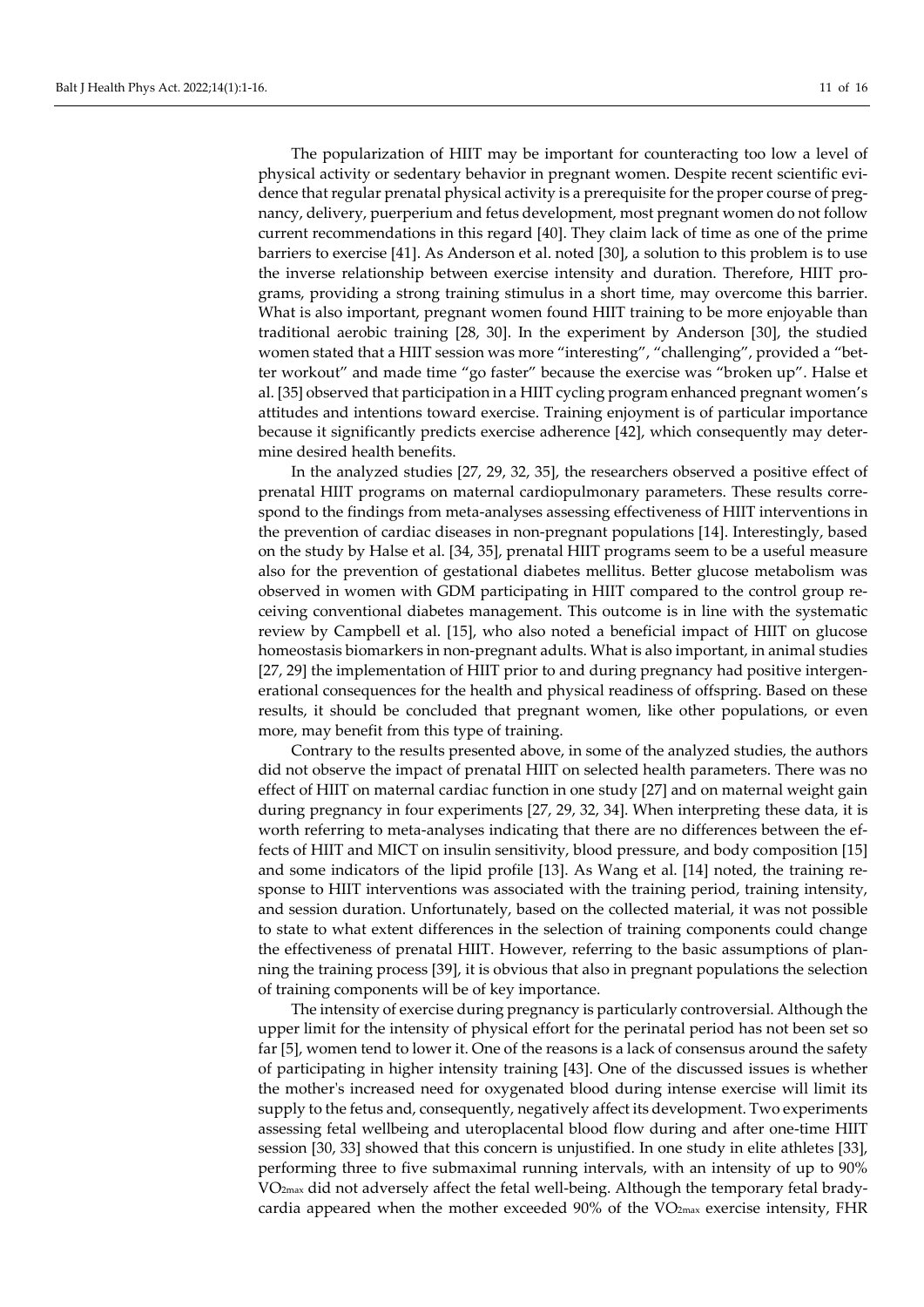quickly normalized after the mother stopped exercise. In non-athletes, Anderson et al. [30] observed normal FHR throughout the circuit HIIT session, even though the participants performed 20-second workout intervals at maximal intensity. Interestingly, the authors interpreted the changes in umbilical artery as indicating possible improved fetal perfusion.

It is particularly important from a clinical point of view that women or animals subjected to long-term HIIT programs experience normal labor and delivery and give birth to healthy offspring [27, 29, 31, 35]. According to Songstad et al. [27], this may indicate that the regular short periods of active recovery between bouts of exercise at the anaerobic threshold in HIIT, may protect the fetus and placenta from circulatory stress. The results presented in this review work support and complement findings of meta-analysis by Beetham et al. [43]. The authors concluded that vigorous physical activity during the third trimester is safe in terms of birth and neonatal outcomes. They also pointed out that further research is needed on the effects of vigorous intensity exercise in the first and second trimester, and of exercise intensity exceeding 90% of the maximum heart rate. Two experiments analyzed in this review, although in animal models, were initiated a few weeks before pregnancy and continued until delivery. What is more, in the study by Mohammadkhani et al. [29], pregnant rats exercised with the intensity up to 95% of  $VO<sub>2max</sub>$ , and it positively impacted their pups.

Obviously, interventions similar to the above-mentioned one should be performed in the human population prior to dissemination of recommendations for pregnant women how to participate in HIIT. The next important step is preparing exercise professionals to plan and implement prenatal HIIT programs. Therefore, it is necessary to update the learning outcomes and educational content of professional training for specialists working with pregnant exercisers. Currently, work is underway in an international team to update the European standard for Pregnancy and Postnatal Exercise Specialist [44], as well as to develop an educational program and materials on this topic within the NEPPE Project [45]. Another important issue is education of obstetric care providers. As they have a great influence on patients' health behavior [46], it is critical that they give pregnant women accurate and sufficient information [47], also on prenatal HIIT programs. Pregnant women should be informed that participation in high intensity exercise, following the general recommendations for physical activity during pregnancy, proper caloric intake and hydration, is safe and beneficial [5].

Lack of adequate knowledge among exercise and health professionals may be one of the reasons for the low popularity of prenatal HIIT programs, both in the health-promoting exercise market and in scientific research. Our review highlights a small number of works which were qualified for the analysis, both published articles and clinical trials records (12 items in total). The analyzed experiments do not address many important issues, for example to what extent prenatal HIIT can be used in the prevention of pregnancy complications, other than gestational diabetes, e.g. preeclampsia, dyslipidemia, gestational hypertension or perinatal depression. There is also a lack of data on whether HIIT is an appropriate form of training for women with multiple pregnancies. Further research should be conducted in human populations to determine the effects of prenatal HIIT on the health and development of their children later in life. These issues are planned to be assessed in one 10-year-long clinical trial [38]. The effectiveness of HIIT programs implemented in postpartum women also seems interesting [48].

This review study has some limitations. First, one of the inclusion criteria for the analysis was that the papers or clinical trial records were published in English. It is possible that other prenatal HIIT interventions have been implemented or planned to be implemented, but published in other languages. Second, some works may have been missed due to our selection of the keywords for the search process. Some authors may not have used the name "HIIT" for a training intervention that they used in their experiments, even though it was HIIT. To minimize such a risk, we additionally analyzed the reference lists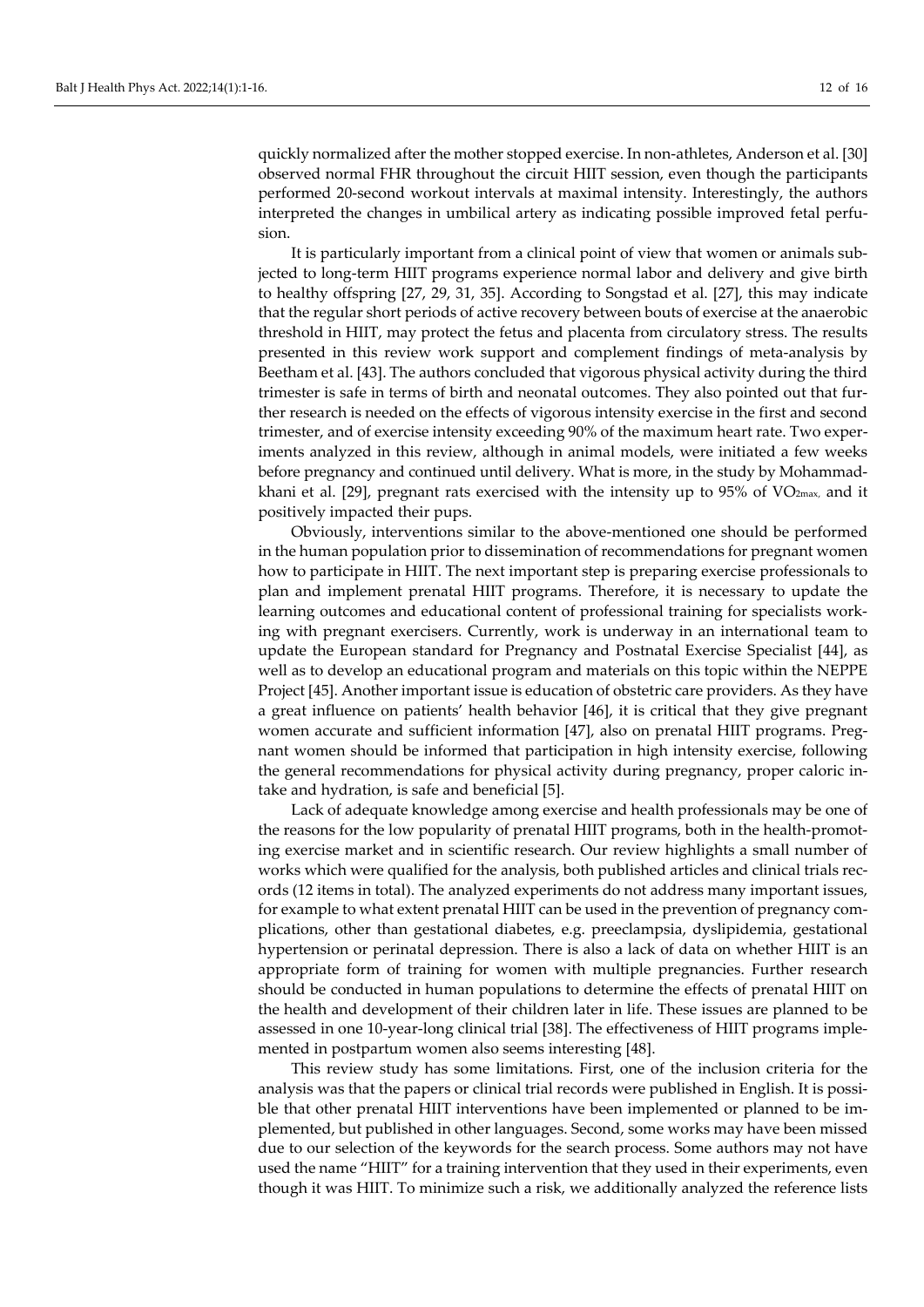included in the articles that were indicated by the automatic search engine in the first stage of database searches.

Another weak point of this work is that due to the small number of papers meeting the inclusion criteria and their methodological diversity, we were unable to perform synthetic analyses of prenatal HIIT outcomes. However, the characterized HIIT protocols can be exemplary solutions, both for use by other researchers in experimental work and by exercise professionals in training practice.

#### **5. Conclusions**

Until now, HIIT programs have rarely represented training interventions in experimental studies in pregnant populations. The limited number of studies available in scientific databases prevents a synthetic analysis of the impact of HIIT on specific biological or psychosocial indicators of the course of pregnancy, delivery and fetal development. Nevertheless, this review concludes that performing HIIT during pregnancy is safe for both mothers and their offspring. No adverse effects were observed in any of the analyzed works. Taking into account the positive feelings of women from participation in HIIT programs, the ease of carrying them out and the favorable ratio of the time devoted to the intensity of the training stimulus, it is worth popularizing this form of exercise in pregnant women. All the evidence shows that pregnant women can benefit from HIIT programs in the same way as other populations.

In the reviewed studies, HIIT interventions either led to the improvement in selected maternal or fetal health parameters (including metabolism, cardiopulmonary system indices and physical fitness) or had no impact compared to control groups. The differentiated effectiveness of HIIT may result from their diversity in terms of the training components (type, intensity, frequency, duration and progression) and the structure of intervals (intensity and time of workout and recovery intervals). Therefore, it seems necessary to conduct further research, analyzing the effects of specifically planned HIIT on the multigenerational benefits and prevention or treatment of specific perinatal complications. In addition, evidence-based recommendations on prenatal HIIT should be developed and promoted worldwide among pregnant women, exercise and health professionals and obstetric care providers.

#### **References**

- 1. SMA. Pregnancy and Exercise. Women in Sport. Available from: SMA\_AWiS\_Pregnancy\_- \_Exercise.pdf: Sport Medicine Australia (accessed on 13.07.2021).
- 2. AGDH. Guidelines for physical activity during pregnancy. Available from Guidelines for physical activity during pregnancy (health.gov.au): Australian Government. Department of Health; 2021.
- 3. Mottola MF, Davenport MH, Ruchat S-M, Davies GA, Poitras VJ, Gray CE, et al. 2019 Canadian guideline for physical activity throughout pregnancy. Br J Sport Med. 2018;52(21):1339– 46. DOI: [10.1136/bjsports-2018-100056](https://doi.org/10.1136/bjsports-2018-100056)
- 4. ACSM. ACSM information on pregnancy physical activity. American College of Sports Medicine; 2020.
- 5. ACOG. ACOG Committee Opinion No. 804: Physical activity and exercise during pregnancy and the postpartum period. Obstetrics and Gynecology. 2020;135(4):e178–e88. DOI: [10.1097/AOG.0000000000003772](https://doi.org/10.1097/AOG.0000000000003772)
- 6. WHO. WHO guidelines on physical activity and sedentary behaviour. Geneva: World Health Organization. Geneva: World Health Organization; 2020.
- 7. Bø K, Artal R, Barakat R, Brown WJ, Davies GAL, Dooley M, et al. Exercise and pregnancy in recreational and elite athletes: 2016/2017 evidence summary from the IOC expert group meeting, Lausanne. Part 5. Recommendations for health professionals and active women. Br J Sport Med. 2018;52(17):1080–5. DOI: [10.1136/bjsports-2018-099351](https://doi.org/10.1136/bjsports-2018-099351)
- 8. RANZCOG. Exercise in Pregnancy The Royal Australian and New Zealand College of Obsterticians and Gynaecologists; 2020.
- 9. EIM/ACSM. Being Active during Pregnancy. Exercise is Medicine/American College of Sports Medicine; 2019.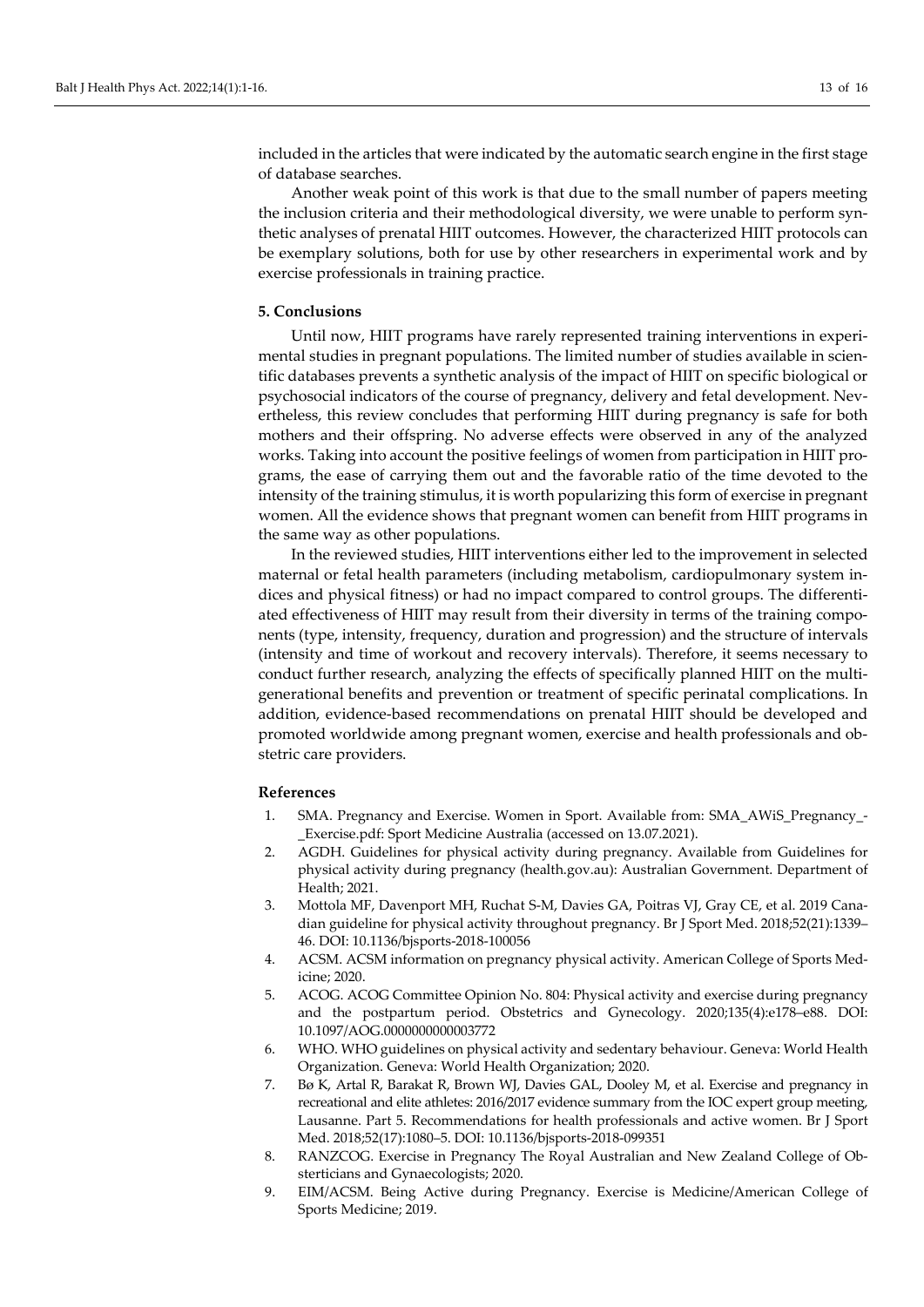- 10. DHHS. Physical Activity Guidelines for Americans, 2nd edition. Washington, DC: U.S. Department of Health and Human Services; 2018.
- 11. Szumilewicz A, Worska A, Santos-Rocha R, Oviedo-Caro MÁ. Evidence-based and practiceoriented guidelines for exercising during pregnancy In: Santos-Rocha R, editor. Exercise and Physical Activity During Pregnancy and Postpartum Evidence-Based Guidelines. 2 ed. Cham, Switzerland: Springer Nature Switzerland AG; 2022.(In press).
- 12. Thompson WR. Worldwide Survey of Fitness Trends for 2022. ACSM's Health Fit J. 2022;36(1):11–20. DOI[: 10.1249/FIT.0000000000000732](https://doi.org/10.1249/FIT.0000000000000732)
- 13. Wood G, Murrell A, van der Touw T, Smart N. HIIT is not superior to MICT in altering blood lipids: a systematic review and meta-analysis. BMJ Open Sport Exerc Med. 2019;5(1):e000647. DOI[: 10.1136/bmjsem-2019-000647](https://doi.org/10.1136/bmjsem-2019-000647)
- 14. Wang KL, Zhu YX, Wong SHS, Chen YJ, Siu PMF, Baker JS, et al. Effects and dose-response relationship of high-intensity interval training on cardiorespiratory fitness in overweight and obese adults: A systematic review and meta-analysis. J Sport Sci. 2021;39(24):2829–46. DOI: [10.1080/02640414.2021.1964800](https://doi.org/10.1080/02640414.2021.1964800)
- 15. Campbell WW, Kraus WE, Powell KE, Haskell WL, Janz KF, Jakicic JM, et al. High-Intensity Interval Training for Cardiometabolic Disease Prevention. Med Sci Sport Exerc. 2019;51(6):1220–6. DOI: [10.1249/MSS.0000000000001934](https://doi.org/10.1249/mss.0000000000001934)
- 16. Yeh S-W, Lin L-F, Chen H-C, Huang L-K, Hu C-J, Tam K-W, et al. High-intensity functional exercise in older adults with dementia: A systematic review and meta-analysis. Clin Rehabil. 2021;35(2):169–81. DOI: [10.1177/0269215520961637](https://doi.org/10.1177/0269215520961637)
- 17. Lavín-Pérez AM, Collado-Mateo D, Mayo X, Humphreys L, Liguori G, James Copeland R, et al. High-intensity exercise to improve cardiorespiratory fitness in cancer patients and survivors: A systematic review and meta-analysis. Scand J Med Sci Sport. 2021;31(2):265–94. DOI: [10.1111/sms.13861](https://doi.org/10.1111/sms.13861)
- 18. Kiel IA, Lionett S, Parr EB, Jones H, Røset MAH, Salvesen O, et al. Improving reproductive function in women with polycystic ovary syndrome with high-intensity interval training (IM-PROV-IT): Study protocol for a two-centre, three-armed randomised controlled trial. BMJ Open. 2020;10(2). DOI[: 10.1136/bmjopen-2019-034733](https://doi.org/10.1136/bmjopen-2019-034733)
- 19. Hajizadeh Maleki B, Tartibian B. High-intensity interval training modulates male factor infertility through anti-inflammatory and antioxidative mechanisms in infertile men: A randomized controlled trial. Cytokine. 2020;125. DOI: [10.1016/j.cyto.2019.154861](https://doi.org/10.1016/j.cyto.2019.154861)
- 20. Maleki BH, Tartibian B. High-intensity exercise training for improving reproductive function in infertile patients: a randomized controlled trial. JOGC. 2017;39(7):545–58. DOI: [10.1016/j.jogc.2017.03.097](https://doi.org/10.1016/j.jogc.2017.03.097)
- 21. Kehler AK, Heinrich KM. A selective review of prenatal exercise guidelines since the 1950s until present: Written for women, health care professionals, and female athletes. Women Birth. 2015;28(4):E93-E8. DOI: [10.1016/j.wombi.2015.07.004](https://doi.org/10.1016/j.wombi.2015.07.004)
- 22. Broso P, Buffetti G. Sports and pregnancy. Minerva Ginecologica. 1993;45(4):191–7.
- 23. Tafari N, Naeye RL, Gobezie A. Effects of maternal undernutrition and heavy physical work during pregnancy on birth-weight. Br J Obstetr Gynaecol. 1980;87(3):222–6. DOI: [10.1111/j.1471-0528.1980.tb04523.x](https://doi.org/10.1111/j.1471-0528.1980.tb04523.x)
- 24. Terada M. Effect of physical activity before pregnancy on fetuses of mice exercised forcibly during pregnancy. Teratology. 1974;10(2):141–4. DOI[: 10.1002/tera.1420100208](https://doi.org/10.1002/tera.1420100208)
- 25. Nagpal TS, Everest C, Goudreau AD, Manicks M, Adamo KB. To HIIT or not to HIIT? The question pregnant women may be searching for online: a descriptive observational study. Perspect Public Health. 2021:1757913920985898. DOI: [10.1177/1757913920985898](https://doi.org/10.1177/1757913920985898)
- 26. Page MJ, McKenzie JE, Bossuyt PM, Boutron I, Hoffmann TC, Mulrow CD, et al. The PRISMA 2020 statement: An updated guideline for reporting systematic reviews. J Clin Epidemiol. 2021;134:178–89. DOI: [10.1016/j.ijsu.2021.105906](https://doi.org/10.1016/j.ijsu.2021.105906)
- 27. Songstad NT, Kaspersen K-HF, Hafstad AD, Basnet P, Ytrehus K, Acharya G. Effects of high intensity interval training on pregnant rats, and the placenta, heart and liver of their fetuses. PLoS ONE. 2015;10(10):1–15. DOI: [10.1371/journal.pone.0143095](https://doi.org/10.1371/journal.pone.0143095)
- 28. Ong MJ, Wallman KE, Fournier PA, Newnham JP, Guelfi KJ. Enhancing energy expenditure and enjoyment of exercise during pregnancy through the addition of brief higher intensity intervals to traditional continuous moderate intensity cycling. BMC Pregnancy Childbirth. 2016;16(1):161. DOI[: 10.1186/s12884-016-0947-3](https://doi.org/10.1186/s12884-016-0947-3)
- 29. Mohammadkhani R, Khaledi N, Rajabi H, Salehi I, Komaki A. Influence of the maternal highintensityinterval- training on the cardiac Sirt6 and lipid profile of the adult male offspring in rats. PLoS ONE. 2020;15(8 August). DOI[: 10.1371/journal.pone.0237148](https://doi.org/10.1371/journal.pone.0237148)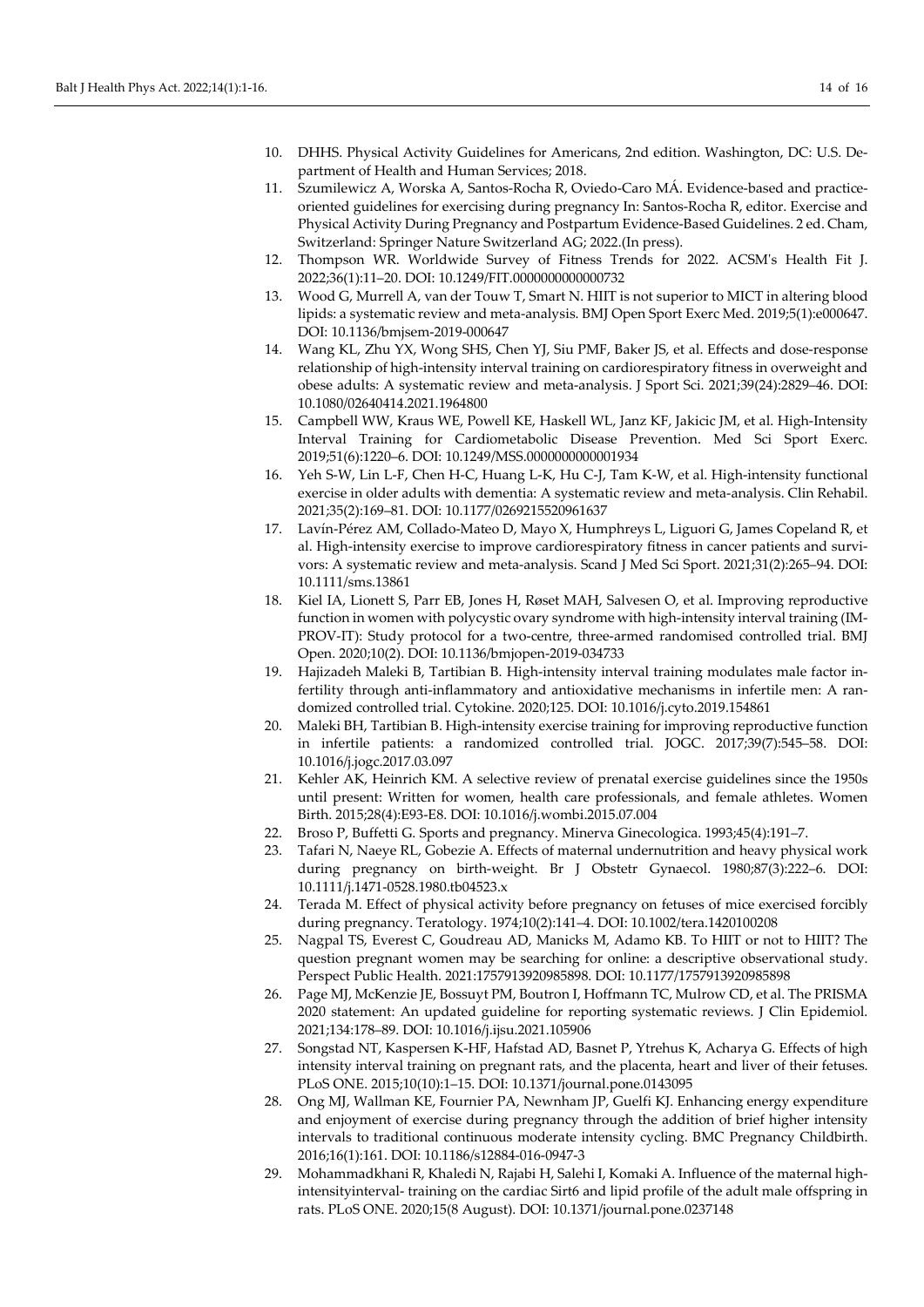- 30. Anderson J, Pudwell J, McAuslan C, Barr L, Kehoe J, Davies GA. Acute fetal response to highintensity interval training in the second and third trimesters of pregnancy. Appl Physiol Nutr Metab. 2021;46(12):1552–8. DOI[: 10.1139/apnm-2020-1086](https://doi.org/10.1139/apnm-2020-1086)
- 31. Kardel KR, Kase T. Training in pregnant women: Effects on fetal development and birth? Am J Obstetr Gynecol. 1998;178(2):280–6. DOI[: 10.1016/s0002-9378\(98\)80013-6.](https://doi.org/10.1016/S0002-9378(98)80013-6)
- 32. Kardel KR. Effects of intense training during and after pregnancy in top-level athletes. Scand J Med Sci Sport. 2005;15(2):79–86. DOI: [10.1111/j.1600-0838.2004.00426.x](https://doi.org/10.1111/j.1600-0838.2004.00426.x)
- 33. Salvesen KÅ, Hem E, Sundgot-Borgen J. Fetal wellbeing may be compromised during strenuous exercise among pregnant elite athletes. Br J Sport Med. 2012;46(4):279–83. DOI: [10.1136/bjsm.2010.080259](https://doi.org/10.1136/bjsm.2010.080259)
- 34. Halse RE, Wallman KE, Newnham JP, Guelfi KJ. Home-Based Exercise Training Improves Capillary Glucose Profile in Women with Gestational Diabetes. Med Sci Sport Exerc. 2014;46(9):1702-9. DOI[: 10.1249/mss.0000000000000302](https://doi.org/10.1249/MSS.0000000000000302)
- 35. Halse RE, Wallman KE, Dimmock JA, Newnham JP, Guelfi KJ. Home-based exercise improves fitness and exercise attitude and intention in women with GDM. Med Sci Sport Exerc. 2015;47(8):1698–704. DOI: [10.1249/mss.0000000000000587](https://doi.org/10.1249/MSS.0000000000000587)
- 36. El Refaye G. Insulin Sensitivity response to high-intensity training in insulin resistance during pregnancy. NCT04830995. ClinicalTrials.gov; 2020.
- 37. Moholdt T. Acute Effects of high intensity training in pregnancy on fetal well-being and blood flow distribution. NCT04288479. ClinicalTrials.gov; 2021.
- 38. Szumilewicz A. HIIT vs MICT during pregnancy and health and birth outcomes in mothers and children (HIIT MAMA). NCT05009433. ClinicalTrials.gov; 2021.
- 39. Liguori G, editor. ACSM's Guidelines for Exercise Testing and Prescription. 11th ed: Wolters Kluwer; 2021.
- 40. Hesketh KR, Kelly R. Prevalence of U.S. Pregnant Women Meeting 2015 ACOG Physical Activity Guidelines. Am J Prevent Med. 2016;51(3):87–9. DOI[: 10.1016/j.amepre.2016.05.023](https://doi.org/10.1016/j.amepre.2016.05.023)
- 41. Harrison AL, Taylor NF, Shields N, Frawley HC. Attitudes, barriers and enablers to physical activity in pregnant women: A systematic review. J Physiother. 2018;64(1):24–32. DOI: [10.1016/j.jphys.2017.11.012](https://doi.org/10.1016/j.jphys.2017.11.012)
- 42. Ryan RM, Frederick CM, Lepes D, Rubio N, Sheldon KM. Intrinsic motivation and exercise adherence. Int J Sport Psychol. 1997;28(4):335–54.
- 43. Beetham KS, Giles C, Noetel M, Clifton V, Jones JC, Naughton G. The effects of vigorous intensity exercise in the third trimester of pregnancy: a systematic review and meta-analysis. Bmc Pregnancy and Childbirth. 2019;19(1). DOI[: 10.1186/s12884-019-2441-1](https://doi.org/10.1186/s12884-019-2441-1)
- 44. Santos-Rocha R, Szumilewicz A, Perales M, Pajaujiene S. Europe Active Standards EQF Level 5 - Pregnancy and Postnatal Exercise Specialist. Brussels: EuropeActive. 2016.
- 45. Szumilewicz A. The New Era of Pre- and Postnatal Exercise training for instructors and trainers of various forms of physical activity in the field of online provision of exercise for pregnant and postpartum women (The NEPPE project). Gdansk University of Physical Education and Sport, Poland: Financed by Polish National Academic Exchange Agency (NAWA); 2021–2023.
- 46. Jukic AMZ, Evenson KR, Herring AH, Wilcox AJ, Hartmann KE, Daniels JL. Correlates of physical activity at two time points during pregnancy. J Phys Act Health. 2012;9(3):325–35. DOI[: 10.1123/jpah.9.3.325](https://doi.org/10.1123/jpah.9.3.325)
- 47. Cannella D, Lobel M, Monheit A. Knowing is believing: information and attitudes towards physical activity during pregnancy. J Psychosom Obstet Gynaecol. 2010;31(4):236–42. DOI: [10.3109/0167482X.2010.525269](https://doi.org/10.3109/0167482X.2010.525269)
- 48. Shojaeian NA. Effect of eight weeks of combined exercises (High intensity interval training and Yuga) on the serum Estradiol and sexual function in postpartum. IRCT20170501033743N3. Iranian Registry of Clinical Trials. 2021.